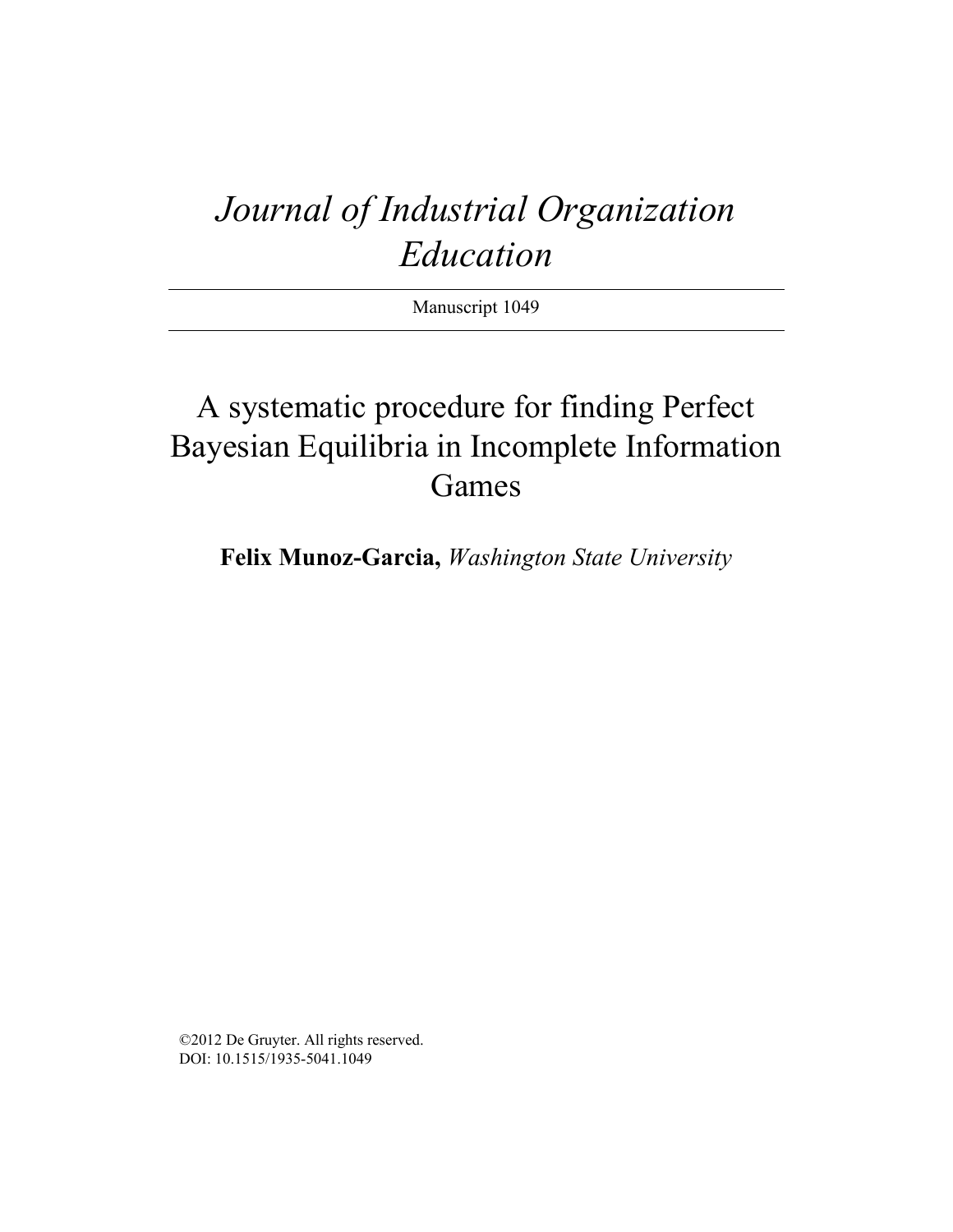# A systematic procedure for finding Perfect Bayesian Equilibria in Incomplete Information Games

Felix Munoz-Garcia

#### **Abstract**

This paper provides a non-technical introduction to a procedure to find Perfect Bayesian equilibria (PBEs) in incomplete information games. Despite the rapidly expanding literature on industrial organization that uses PBE as its main solution concept, most undergraduate and graduate textbooks still present a relatively theoretical introduction to PBEs. This paper offers a systematic five-step procedure that helps students find all pure-strategy PBEs in incomplete information games. Furthermore, it illustrates a step-by-step application of this procedure to a signaling game, using a worked-out example.

**KEYWORDS:** perfect bayesian equilibria, systematic procedure, incomplete information, signaling games

**Author Notes:** I would like to thank Ana Espinola-Arrendondo for her useful comments and suggestions.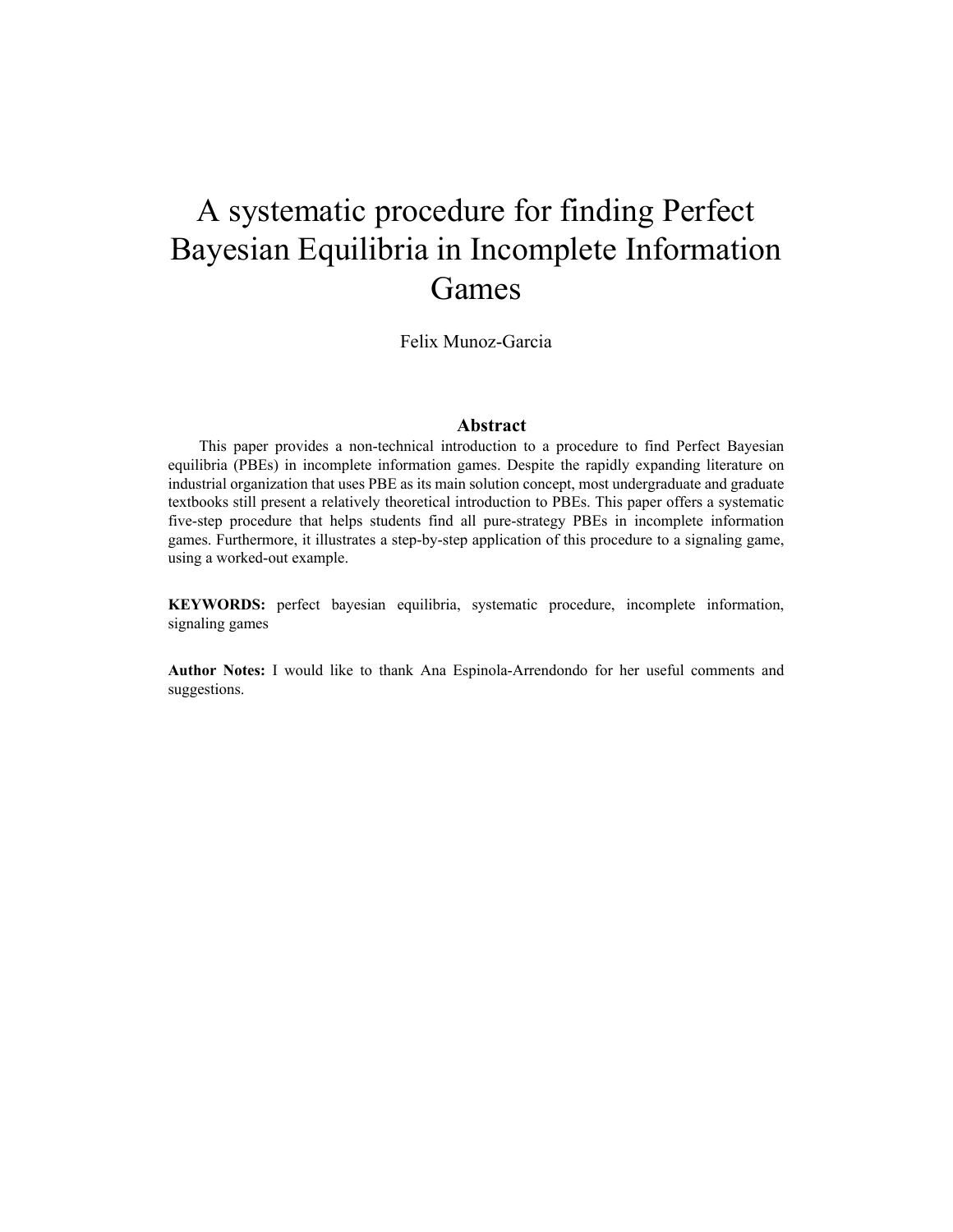## Introduction

The literature on industrial organization and applied game theory has significantly contributed to our understanding of strategic interactions in sequential-move contexts where one agent has access to more accurate information than his/her opponents. Examples include Spence (1974), who uses signaling games for the study of labor market games; Milgrom and Roberts (1982 and 1986), Harrington (1986), and Bagwell and Ramey (1990, 1991), which analyze limit-pricing practices by one or multiple incumbents; Gal-Or (1989), who examines warranties; and, more recently, Ridley (2008) and Fong (2011), which consider entry-deterrence games and players' revelation of their altruism concerns, respectively.

Most studies in this literature use the Perfect Bayesian equilibrium (PBE) solution concept, since strategies in these information settings must be sequentially rational. Despite the wide use of PBE, most undergraduate and graduate textbooks on game theory still provide relatively theoretical definitions of PBE. Yet, they essentially lack a systematic exposition on how to find PBEs in incomplete information games using step-by-step examples. Furthermore, the PBE is often one of the most advanced solution concepts introduced in undergraduate game theory courses (as well as in certain Masters' programs), leading many students to especially struggle with this topic, ultimately deterring them from pursuing research in this rapidly expanding area of economics.

This paper introduces both undergraduate and graduate students to a systematic five-step procedure that allows for a search of all PBEs in pure strategies. Such a procedure is often used by many scholars in the field of industrial organization, but it is relegated to technical appendices, thereby limiting its dissemination among undergraduate and Master's students. Our paper first provides a non-technical introduction to the PBE solution concept, and then offers a step-by-step application of this procedure to a signaling game.<sup>1</sup> This paper includes graphical illustrations, in order to focus students' attention on the most relevant payoff comparisons at each of the PBE we examine. Furthermore, and for completeness, we emphasize the distinction between equilibrium and off-the-equilibrium beliefs, in order to familiarize non-technical readers with a topic several students find especially challenging.

The following section describes the PBE solution concept, separately discussing its two main ingredients: sequential rationality in incomplete information environments and consistency of beliefs. Section 3 then presents the five steps of the systematic procedure. Finally, section 4 applies this procedure to a signaling game between a monetary authority, who announces an inflation target, and a labor union, who responds demanding a wage increase.

<sup>&</sup>lt;sup>1</sup>In order to facilitate the use of this procedure to other signaling games, such as those analyzing limit pricing or advertising, the game we consider is strategically similar to the labor-market signaling game introduced by Spence (1974).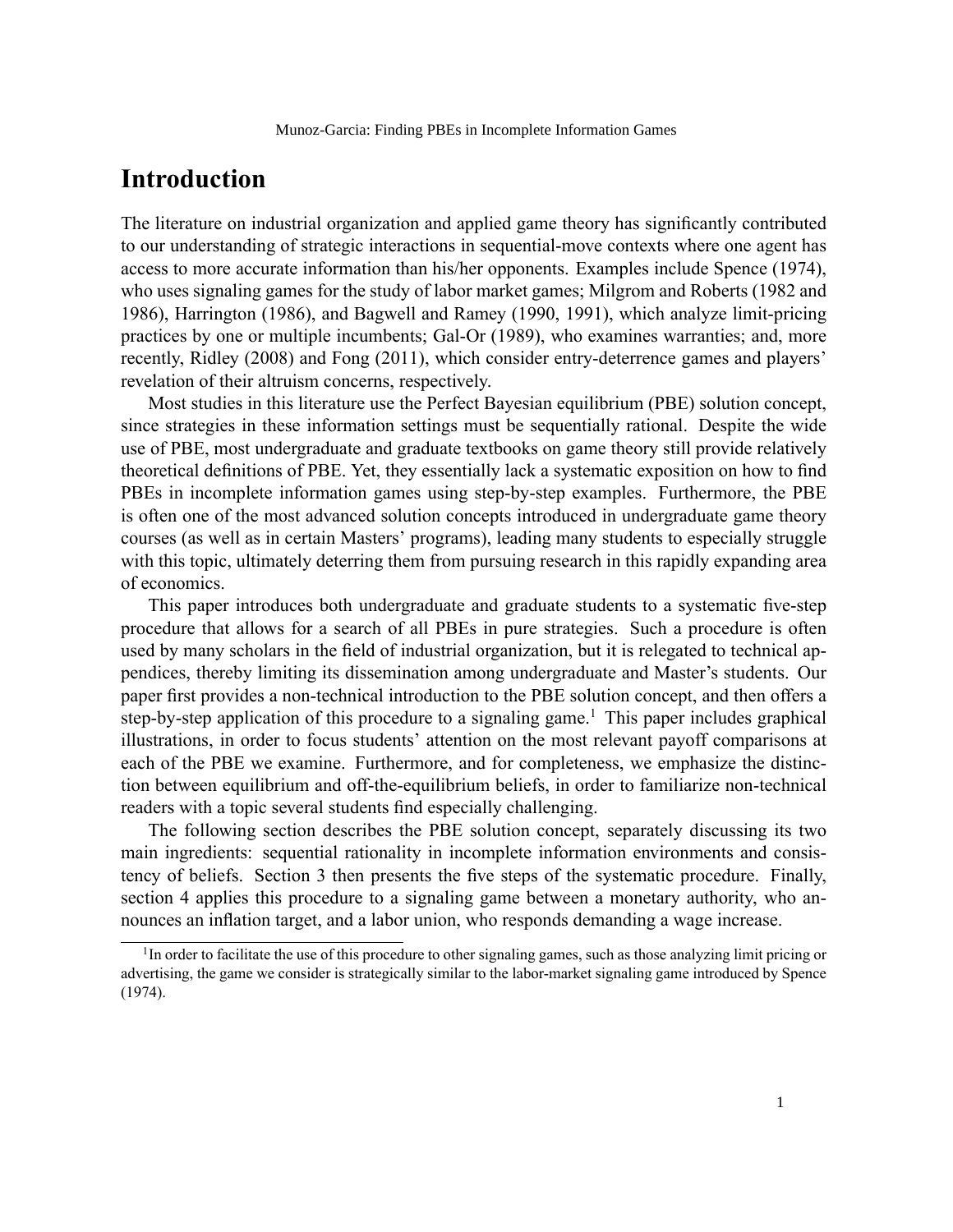## Perfect Bayesian Equilibrium - Definition

A strategy profile for N players  $(s_1, s_2, ..., s_N)$  and a system of beliefs over the nodes at all information sets are a PBE if:

- a) Each player's strategies specify optimal actions, given the strategies of the other players, and given his beliefs.
- b) The beliefs are consistent with Bayes' rule, whenever possible.

This definition hence emphasizes two elements we must find in a PBE. First, condition (a) resembles the condition for players' best responses in the standard definition of the Nash equilibrium solution concept, but applied to incomplete information settings, since players must find optimal actions given his beliefs about his opponents' types. Second, condition (b) stresses that beliefs must satisfy Bayes' rule. Furthermore, this property must hold both when players form beliefs along the equilibrium path (in this case, the application of Bayes' rule is straightforward, as we describe below), and off-the-equilibrium path (in this case, Bayes' rule cannot be applied as we illustrate below, and hence off-the-equilibrium beliefs must be arbitrarily specified). Let us separately examine each of the above conditions.

#### Sequential rationality in incomplete information contexts

In order to apply sequential rationality in an environment where players do not observe each others' types (e.g., production costs, abilities, etc.), we must extend the notion of sequential rationality applied in games of complete information (i.e., when using backward induction), to games of incomplete information. This implies, in particular, the need for every player to maximize his expected utility level, given his own beliefs about the other players' types. Specifically, at every information set at which a player is called on to move, he must choose the strategy that maximizes his expected utility, given that all other players will do the same, and given his own beliefs about the other players' types.

Example: Consider the following sequential-move game with incomplete information. A monetary authority (such as the Federal Reserve Bank, or the European Central Bank) privately observes its degree of commitment with maintaining low inflation levels. After observing its type (either Strong or Weak, with probabilities 0.6 and 0.4, respectively), the monetary authority decides to announce that the expectation for inflation during the next period will be either High or Low. Upon observing the message sent by the monetary authority, but without observing its true type, the labor union responds asking a high wage increase (denoted as H in the figure) or a low wage increase (represented with L). For compactness,  $\mu$  denotes the labor union's belief about the monetary authority's type being Strong upon observing a High inflation announcement (in the vertical information set located on the left-hand side of the figure), i.e.,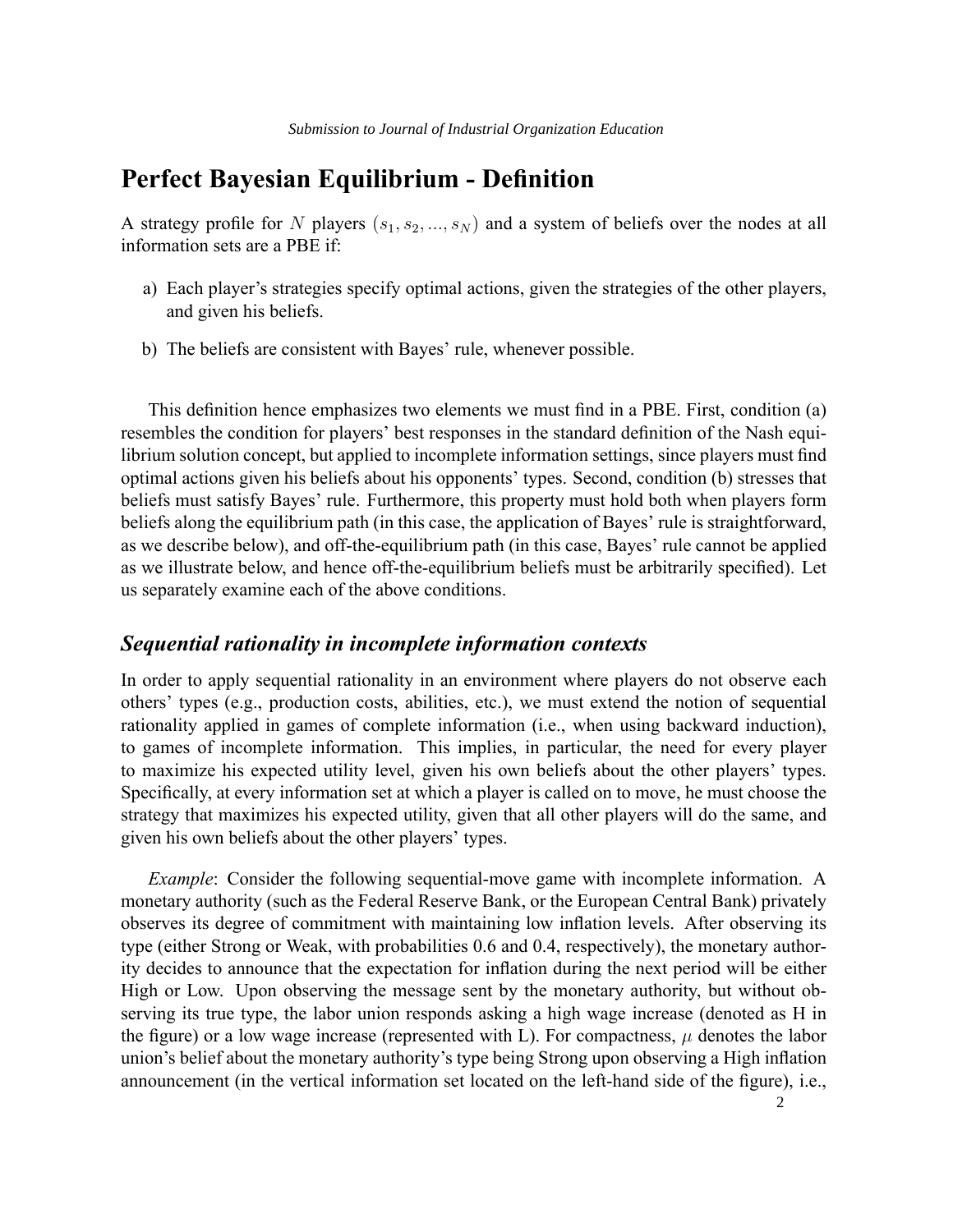$\mu \equiv \mu(Strong|HighInflation)$ . Likewise,  $\gamma$  represents the labor union's beliefs after observing a Low inflation announcement (in the information set on the right-hand side of the figure), i.e.,  $\gamma \equiv \mu(Strong|LowInflation)$ .



Fig 1. Monetary authority signaling game.

In this setting, after observing a low inflation announcement (in the right-hand side) the labor union responds with a high salary increase (H) if and only if  $EU_{Labor}(H|LowInflation) >$  $EU_{Labor}(L|LowInflation)$ . That is, if

$$
(-100)\gamma + 0(1 - \gamma) > 0\gamma + (-100)(1 - \gamma)
$$

which holds for all  $\gamma < \frac{1}{2}$ . Similarly, if the monetary authority instead announces a high inflation target (in the left-hand side of the figure), the labor union responds with a high salary increase (H) if and only if  $EU_{Labor}(H|HighInflation) > EU_{Labor}(L|HighInflation)$ . That is, if

$$
(-100)\mu + 0(1 - \mu) > 0\mu + (-100)(1 - \mu)
$$

which holds for all  $\mu < \frac{1}{2}$ .

#### Conditional beliefs about types

Let us now examine a player's beliefs about his opponent's type. First note that player, by observing his opponent's action, might be able to infer something about the his opponent's type through such action. In this case, we say that a player (e.g., the labor union) *updates* his beliefs about his opponent's type (the monetary authority's type).

Such belief updating must, in addition, satisfy Bayes' rule. In order to understand the use of Bayes' rule in this context, let us apply it to the previous example. Let us hence denote by  $\alpha^{Strong}$  the probability that the Strong type of monetary authority announces a high inflation,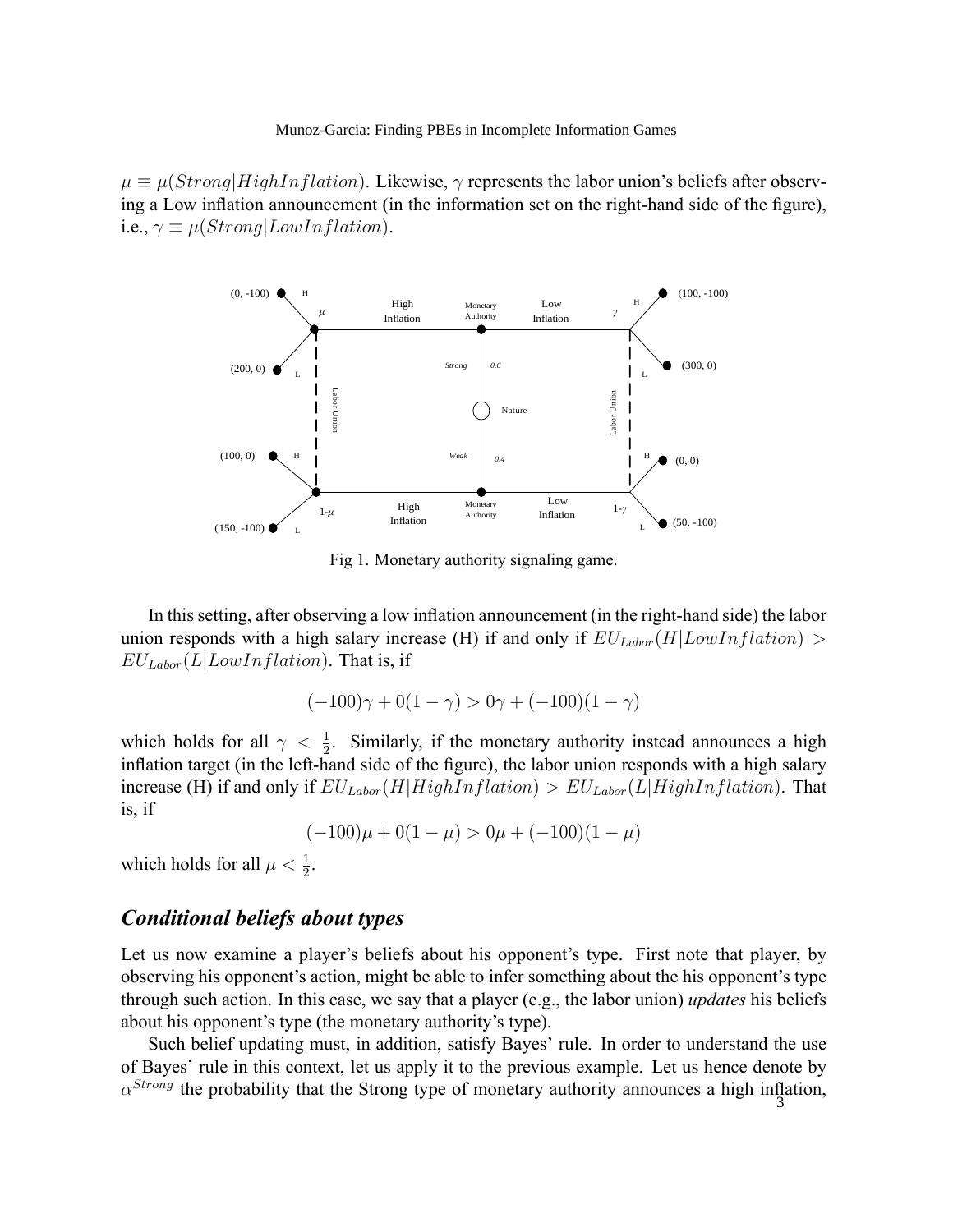and by  $\alpha^{Weak}$  the probability that the Weak type announces a high inflation. Then, after observing a high-inflation announcement (as illustrated in the figure below), the labor union's belief that such a message originates from a Strong monetary authority,  $\mu$ , can be expressed as

$$
\mu = \frac{p\alpha^{Strong}}{p\alpha^{Strong} + (1-p)\alpha^{Weak}} = \frac{0.6\alpha^{Strong}}{0.6\alpha^{Strong} + 0.4\alpha^{Weak}}
$$



Fig. 2. Belief updating.

Intuitively, the labor union's beliefs are defined by a conditional probability: the probability that, conditional on observing a high-inflation announcement (which occurs with probability  $0.6\alpha^{Strong} + 0.4\alpha^{Weak}$ ), such announcement originates from a Strong monetary authority. In other words, we divide the probability that the monetary authority is Strong and makes a highinflation announcement,  $0.6\alpha^{Strong}$ , over the probability that any type of monetary authority (Strong or Weak) announces a high inflation level. Because Bayes' rule analyzes how a player updates his beliefs after observing his opponent's action, the literature often refers to a player's updated beliefs as its "posterior" beliefs, as opposed to his "prior" beliefs (which simply coincide with the initial probability distribution over types).

*Example:* Assume that  $\alpha^{Strong} = \frac{1}{8}$  $\frac{1}{8}$  and  $\alpha^{Weak} = \frac{1}{16}$  $\frac{1}{16}$ . Then, the labor union's posterior beliefs about the monetary authority being Strong after observing a high-inflation announcement,  $\mu$ , are

$$
\mu = \frac{0.6 \alpha^{Strong}}{0.6 \alpha^{Strong} + 0.4 \alpha^{Weak}} = \frac{0.6 \frac{1}{8}}{0.6 \frac{1}{8} + 0.4 \frac{1}{16}} = 0.75
$$

Intuitively, while nature assigns a probability of 0.6 to the monetary authority being Strong, the labor union assigns a *larger* probability weight to the event that the observed high-inflation announcement originates from the Strong type. Indeed,  $\alpha^{Strong} = \frac{1}{8}$  and  $\alpha^{Weak} = \frac{1}{16}$  implies that the Strong monetary authority announces high-inflation targets with twice the probability  $4^{4}$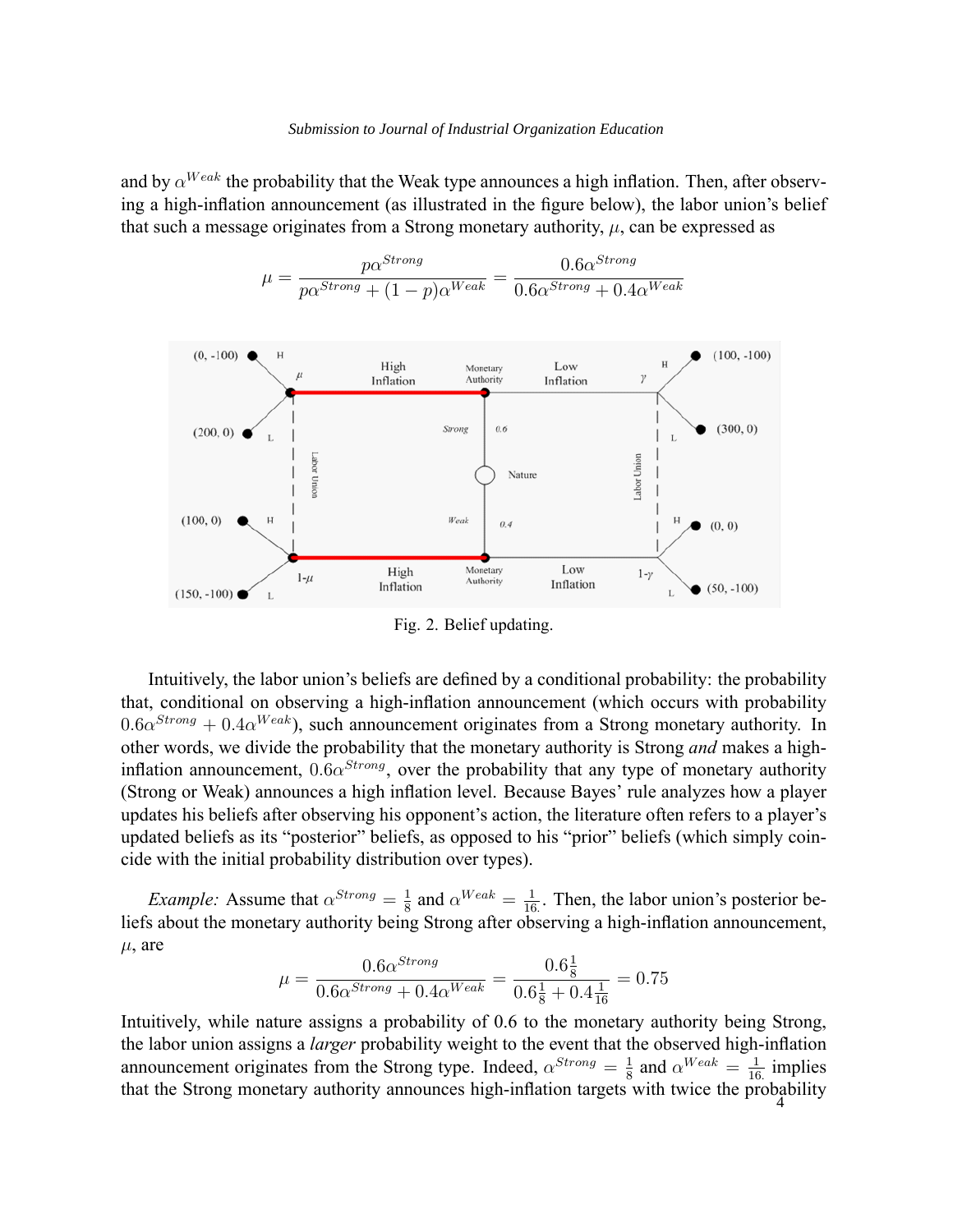than its Weak counterpart. As a consequence, upon observing the high-inflation announcement the labor union updates its beliefs in favor of the Strong type of sender.

A remark about off-the-equilibrium beliefs: Consider a setting in which one of the responder's information sets is unreached. In the above example, this occurs when both types of monetary authorities choose the same announcement: for instance, when both announce a high inflation, i.e.,  $\alpha^{Strong} = \alpha^{Weak} = 1$ , the vertical information set in the opposite side of the game tree (right-hand side) is unreached. Consider now that the labor union observes the event of a low-inflation announcement. According to the above strategy profile, such an announcement should never be observed. Despite being surprised by this off-the-equilibrium announcement, the labor union must still update its belief  $\gamma$ , as follows

$$
\gamma = \frac{0.6\left(1 - \alpha^{Strong}\right)}{0.6\left(1 - \alpha^{Strong}\right) + 0.4\left(1 - \alpha^{Weak}\right)} = \frac{0}{0}
$$

where  $1 - \alpha^{Strong} (1 - \alpha^{Weak})$  denotes the probability that a Strong (Weak, respectively) monetary authority sends a high-inflation announcement. However, since  $\alpha^{Strong} = \alpha^{Weak} = 1$ , both the numerator and denominator become zero, yielding an indeterminate result for ratio  $\gamma$ . As a result, belief  $\gamma$  is thus indeterminate, and we are allowed to arbitrarily specify the value of  $\gamma$ , i.e., set any value between zero and one  $\gamma \in [0, 1]$ .<sup>2</sup>

Recall that condition (b) on the definition of a PBE stated that beliefs must be consistent with Bayes' rule "whenever possible." This qualification in condition (b) is related with our discussion of off-the-equilibrium beliefs. Indeed, when a player is called on to move at an information set that is reached along the equilibrium path, he can use Bayes' rule in order to update its posterior beliefs. However, when he is at an information set which should not be reached in equilibrium (off-the-equilibrium path), he cannot apply Bayes' rule in order to update his beliefs; and beliefs can be arbitrarily specified.

A natural question at this point is whether off-the-equilibrium beliefs are relevant, or a technicality that we can ignore in our search of equilibrium behavior in games of incomplete information. Off-the-equilibrium beliefs are important, since they determine the optimal response of a player after observing a particular message from his opponent. Depending on the optimal response we identify, the sender (e.g., monetary authority in our above example) can be induced to change his message (inflation announcement), thereby affecting our equilibrium results. As a consequence, we must be especially careful about off-the-equilibrium beliefs in our description of strategy profiles that can be sustained as a PBE.

<sup>&</sup>lt;sup>2</sup>In this case, we refer to  $\gamma$  as "off-the-equilibrium" beliefs (also referred by some scholars as "out-ofequilibrium" beliefs), since it specifies beliefs about the probability of being in a node that belongs to an information set that is not reached in equilibrium.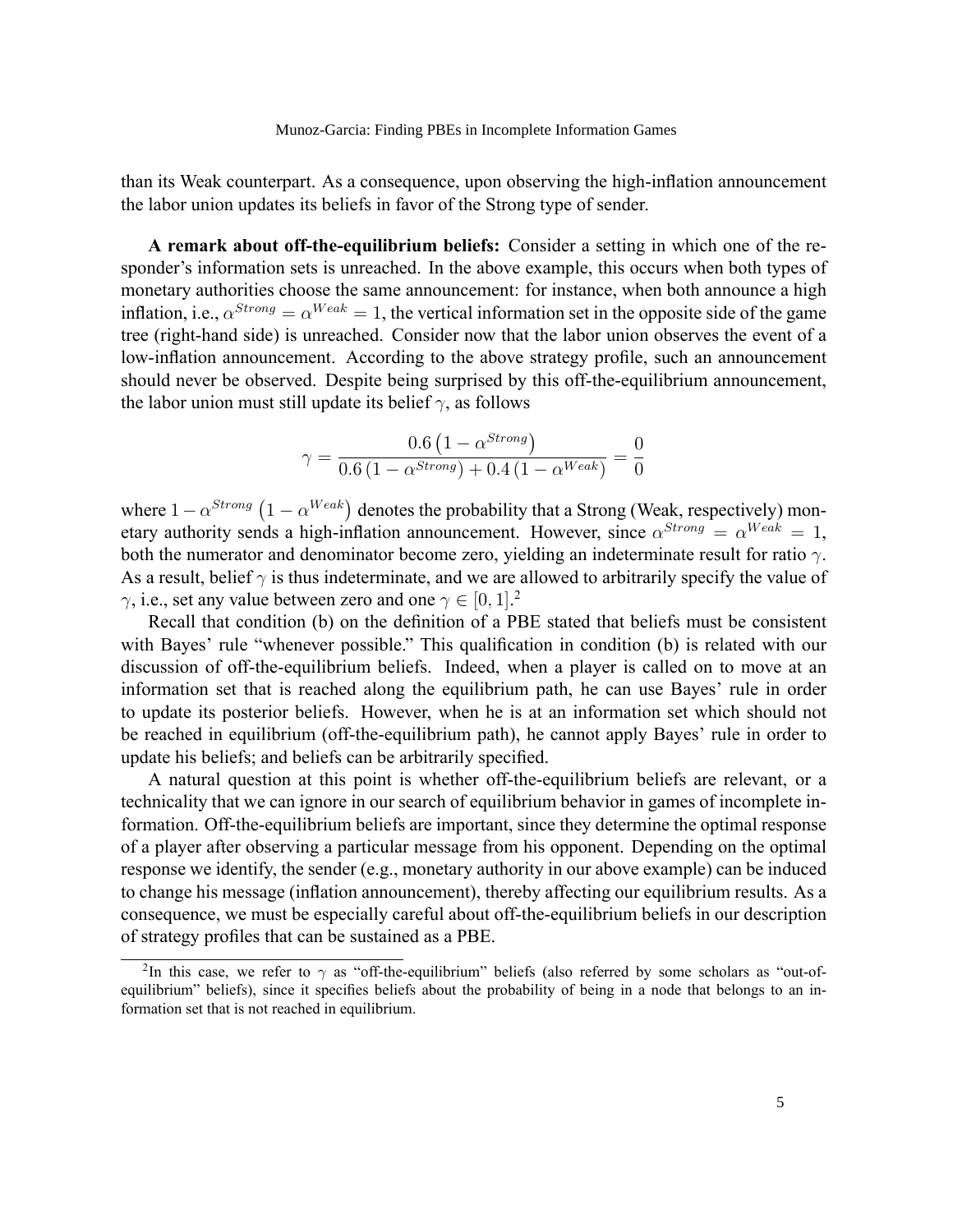## Procedure to find PBEs

In this section we describe a systematic procedure to search for PBEs in incomplete information games where one player is privately informed about his type, while his opponent's type is common knowledge. In order to facilitate our analysis, note that we usually classify PBEs into two different classes: separating PBEs, where different types of the privately informed player behave differently, e.g., the Strong monetary authority announces a low inflation, while the Weak type of authority announces a high inflation. In contrast, in *pooling* PBEs all types of the privately informed player behave similarly, e.g., both the Strong and Weak type of monetary authority announce a low inflation. Let us next describe the procedure to check if a particular strategy profile (either separating or pooling) constitutes a PBE.

- 1. Specify a strategy profile for the privately informed player.
	- In our above example, there are only four possible strategy profiles for the privately informed monetary authority: two separating strategy profiles,  $High<sup>S</sup> Low<sup>W</sup>$  and  $Low<sup>S</sup> High<sup>W</sup>$ , and two pooling strategy profiles,  $High<sup>S</sup> High<sup>W</sup>$  and  $Low<sup>S</sup> Low<sup>W</sup>$ . (For future reference, one can shade the branches corresponding to the strategy pro file we test.)
- 2. Update the uninformed player's beliefs using Bayes' rule at all information sets, whenever possible.
	- In our above example, we need to specify beliefs  $\mu$  and  $\gamma$ , which arise after the labor union observes a high or a low inflation announcement, respectively.<sup>3</sup>
- 3. Given the uninformed player's updated beliefs, find his optimal response.
	- $\bullet$  In our above example, we first determine the optimal response of the labor union (H or L) upon observing a high-inflation announcement (given its updated belief  $\mu$ ), and we then determine its optimal response  $(H \text{ or } L)$  after observing a low-inflation announcement (given its updated belief  $\gamma$ ). (Also for future reference, it might be helpful to shade the branches corresponding to the optimal responses we just found.)
- 4. Given the optimal response of the uninformed player, find the optimal action (message) for the informed player.

 $3$ Note that in a separating strategy profile both information sets are reached in equilibrium, and hence beliefs can be updated using Bayes' rule. In a pooling strategy profile, in contrast, one information set is unreached in equilibrium, thus implying that either  $\mu$  or  $\gamma$  must be arbitrarily specified.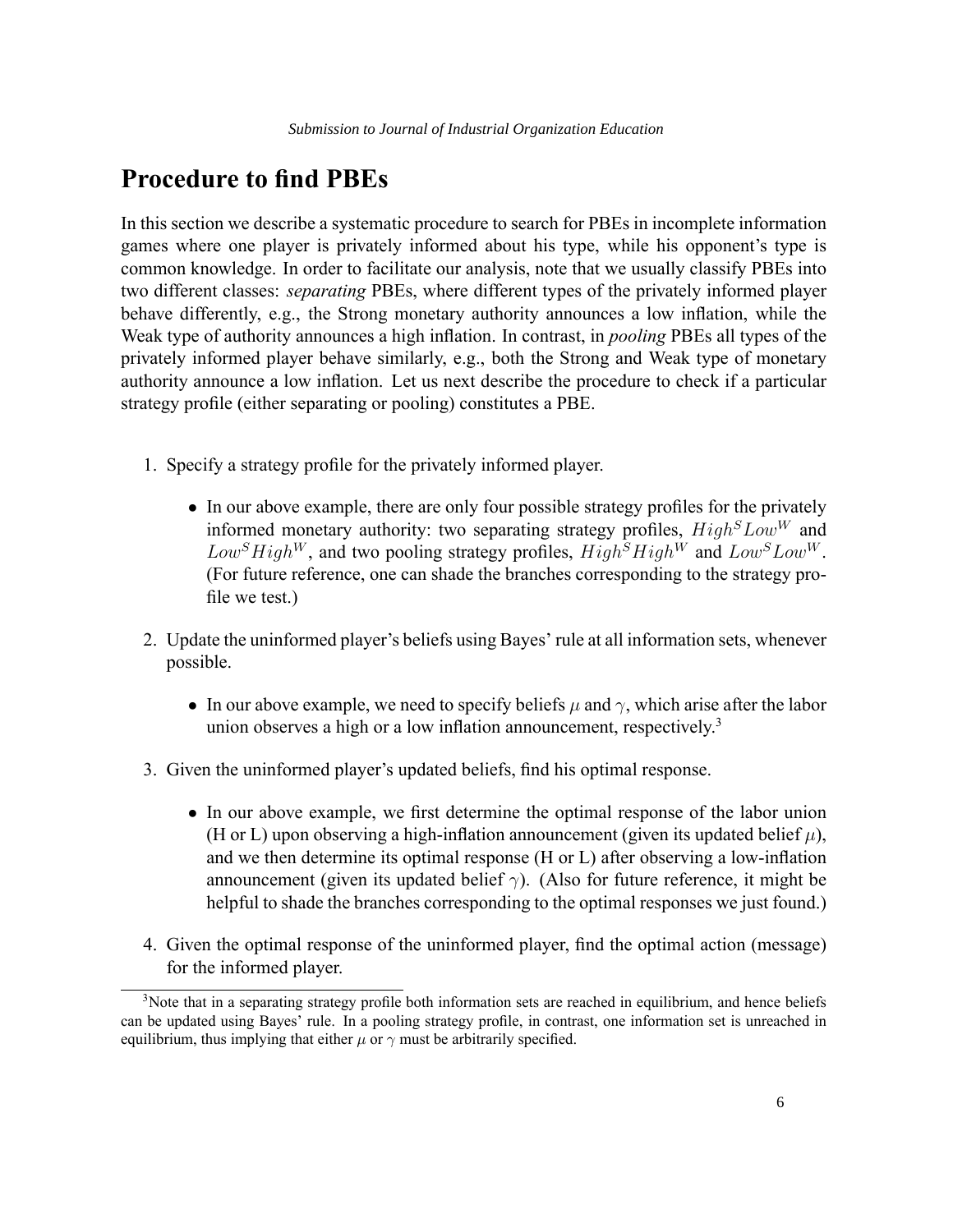- In our previous example, we first check if the Strong monetary authority prefers to make a high or low inflation announcement (given the labor union's optimal response after receiving each possible message, as determined in step 3). We then operate similarly for the Weak type of monetary authority.
- 5. Then check if this strategy profile for the informed player coincides with the profile you suggested in step 1.
	- (a) If it coincides, then this strategy profile, updated beliefs and optimal responses  $can$ be supported as a PBE of the incomplete information game.
	- (b) Otherwise, we say that this strategy profile *cannot* be sustained as a PBE of the game.

The following section separately applies this procedure to test each of the four candidate strategy profiles: two separating strategy profiles,  $Low^SHigh^W$ , and  $High^SLow^W$ , and two pooling strategy profiles,  $High^SHigh^W$  and  $Low^SLow^W$ .

## Step-by-step example

#### Separating equilibrium with  $Low<sup>S</sup>High<sup>W</sup>$

First step. We first specify the separating strategy profile  $Low^SHigh^W$  for the informed player, i.e., the Strong monetary authority announces a low inflation while the Weak authority announces a high inflation level. For future reference, figure 3 shades branches  $Low^S$  and  $High^W$ .



Fig 3. Separating strategy profile  $Low<sup>S</sup>High<sup>W</sup>$ .

Second step. We can now use Bayes' rule to update the uninformed player's (labor union) beliefs.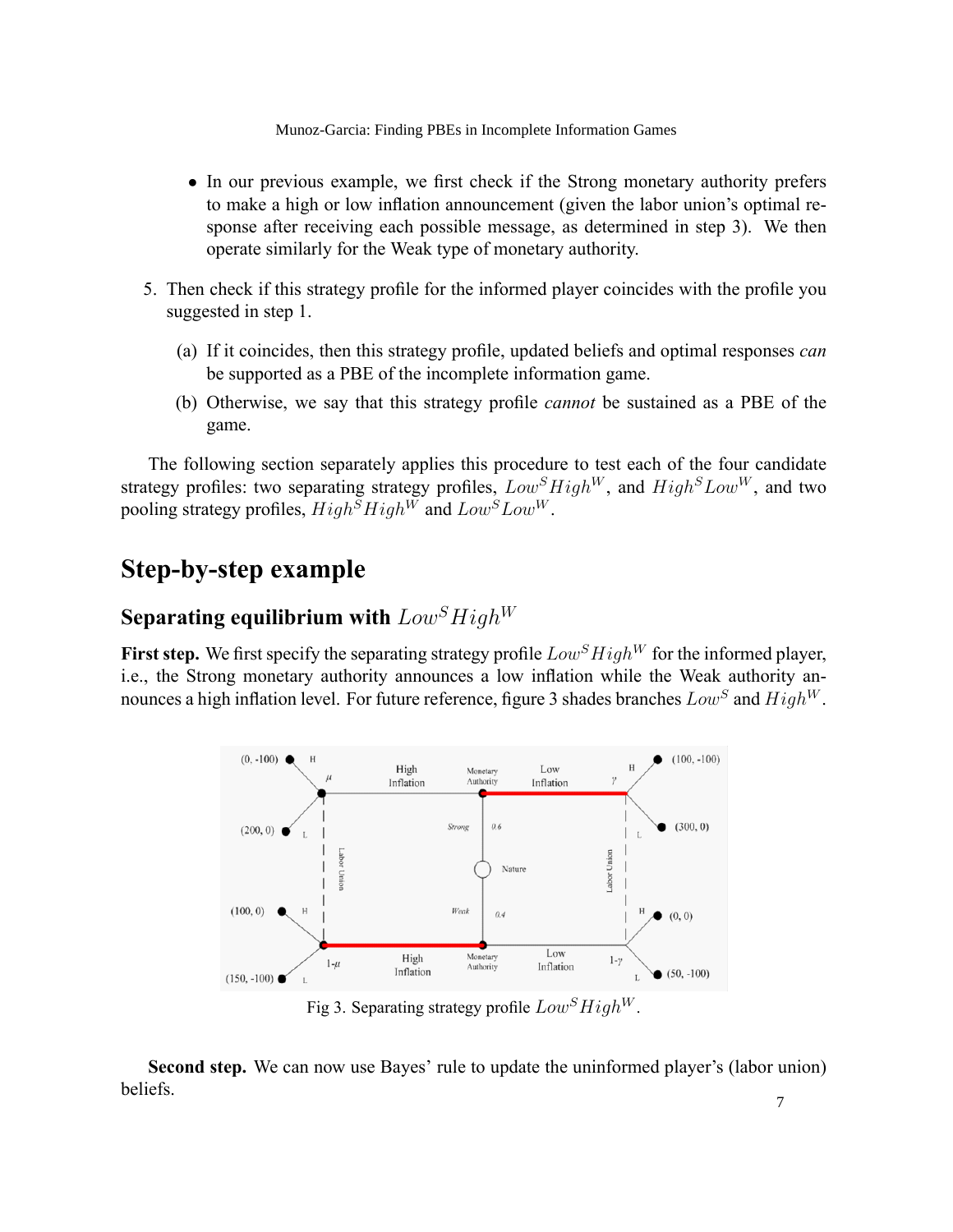$\bullet$  Upon observing a high-inflation announcement (in the left-hand side of the figure), the labor union updates  $\mu$  taking into account that in this separating strategy profile  $\alpha^{Strong} =$ 0 while  $\alpha^{Weak} = 1$ , i.e., only the weak type of authority announces a high-inflation target. More formally,

$$
\mu = \frac{0.6 \alpha^{Strong}}{0.6 \alpha^{Strong} + 0.4 \alpha^{Weak}} = \frac{0.6 \times 0}{0.6 \times 0 + 0.4 \times 1} = 0
$$

Intuitively indicating that, if the labor union observes a high-inflation announcement, it assigns zero probability to such announcement originating from a Strong type of monetary authority. Upon observing such announcement, in contrast,  $1 - \mu = 1$ , representing that the labor assigns full probability to this announcement being made by the Weak type of authority. Graphically, this belief updating entails that, along the vertical information set on the left-hand side of the figure, we focus on the lower node alone.

• Similarly, after observing a low-inflation announcement (on the right-hand side of the game tree), the labor union updates  $\gamma$  still considering that  $\alpha^{Strong} = 0$  and  $\alpha^{Weak} = 1$  in this strategy profile.

$$
\gamma = \frac{0.6 \left(1 - \alpha^{Strong}\right)}{0.6 \left(1 - \alpha^{Strong}\right) + 0.4 \left(1 - \alpha^{Weak}\right)} = \frac{0.6 \times 1}{0.6 \times 1 + 0.4 \times 0} = 1
$$

Intuitively implying that, if the labor union observes a low-inflation announcement, it believes that such a message must originate from a Weak type of authority, i.e.,  $\gamma = 1$ , and never stem from a Strong authority, i.e.,  $1 - \gamma = 0$ . Graphically, this belief updating entails that, along the vertical information set on the right-hand side of the tree, we focus on the upper node alone.

Third step. Optimal response of the uninformed player:

- Upon observing a *high-inflation announcement*, since  $\mu = 0$ , the labor union focuses on the lower node of this information set (see lower left-hand corner of the figure). Given this belief, the labor union responds with a high salary increase (H) since its associated payoff (\$0) is larger than that from L (-\$100). In order to keep track of this result, Figure 4 below shades the branch corresponding to the labor union's response of H after observing a high-inflation announcement. Importantly, H must be shaded for all nodes that belong to this information set, since the uninformed labor union cannot condition his response on the monetary authority's type.
- Upon observing a *low-inflation announcement*, since  $\gamma = 1$ , the labor union focuses on the upper node of this information set (see upper right-hand corner of the figure). Given this belief, the labor union responds with a low salary increase (L) since its associated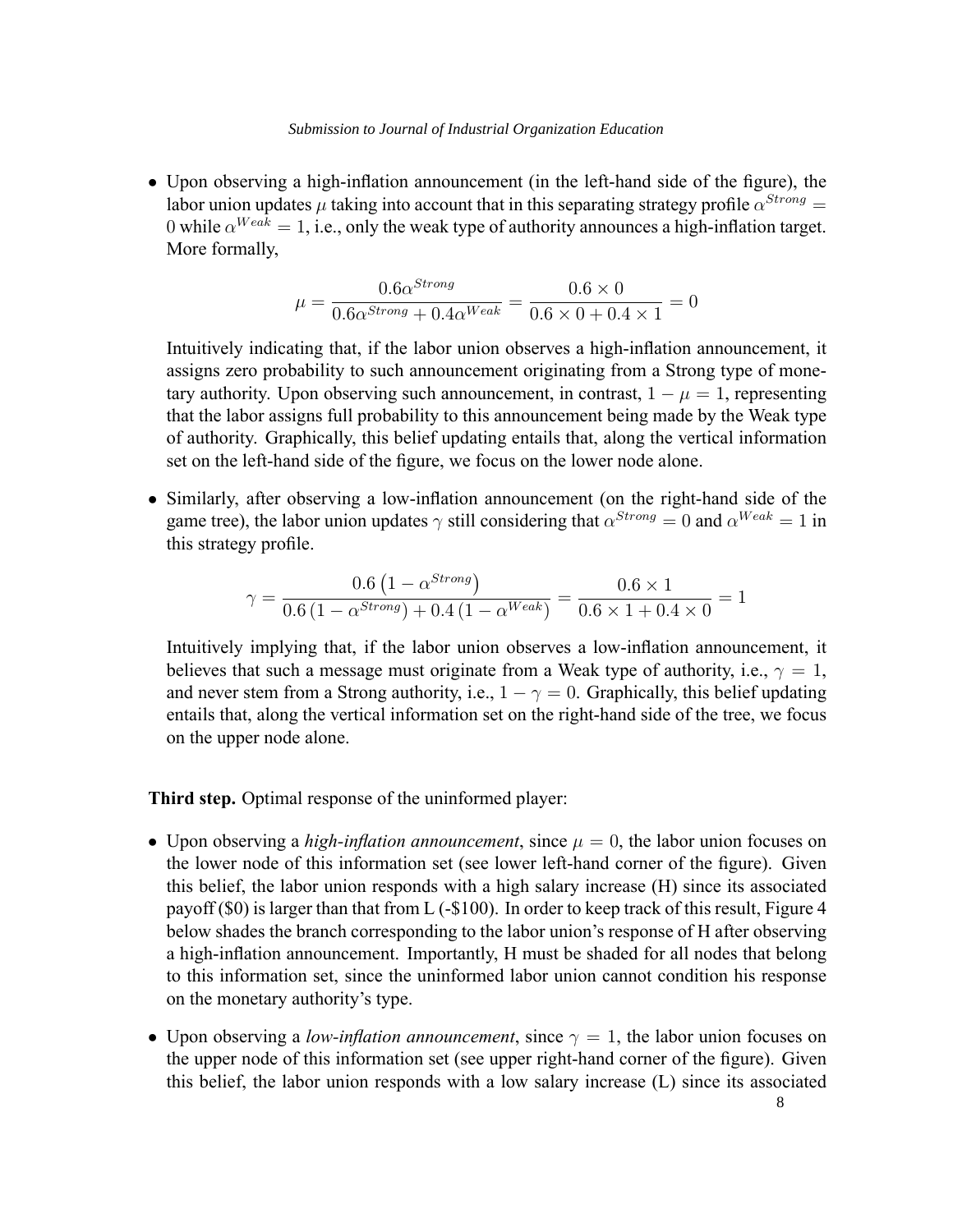payoff (\$0) is larger than that from H (-\$100). Similarly as above, Figure 4 shades the branch corresponding to  $L$  after observing a low-inflation announcement. Furthermore,  $L$ must be shaded in all nodes within this information set.



Fig 4. Separating strategy profile  $Low<sup>S</sup>High<sup>W</sup>$ .

Fourth step. Given the uninformed player's optimal responses, we can now determine the informed player's optimal messages.

- Strong type. If the Strong monetary authority behaves as prescribed by this strategy profile (announcing a low-inflation target), it can anticipate that such announcement will be responded with a low wage demand, L (we just need to follow the shaded branches in the upper part of the figure corresponding to the Strong type of authority), ultimately yielding a payoff of \$300. If, instead, it deviates towards a high-inflation announcement, it can anticipate that such an announcement will be responded with a high-wage demand (H), implying a lower payoff of \$0. Hence, the strong monetary authority does not have incentives to deviate from the separating strategy profile.
- Weak type. If the Weak monetary authority behaves as prescribed by this strategy profile (announcing a high-inflation target), it can anticipate that such announcement will be responded with a high wage demand, H, ultimately yielding a payoff of \$100. If, instead, it deviates towards a low-inflation announcement, it can anticipate that such an announcement will be responded with a low-wage demand (L), implying a lower payoff of \$50. Therefore, the weak monetary authority does not have incentives to deviate from the prescribed strategy profile either.

Fifth step. Therefore, no type of privately informed player has unilateral incentives to deviate from the prescribed separating strategy profile  $Low^SHigh^W$ , whereby the monetary authority announces a low inflation only when its type is Strong. As a consequence, the separating strategy profile  $Low<sup>S</sup>High<sup>W</sup> can$  be sustained as a PBE of this incomplete information game.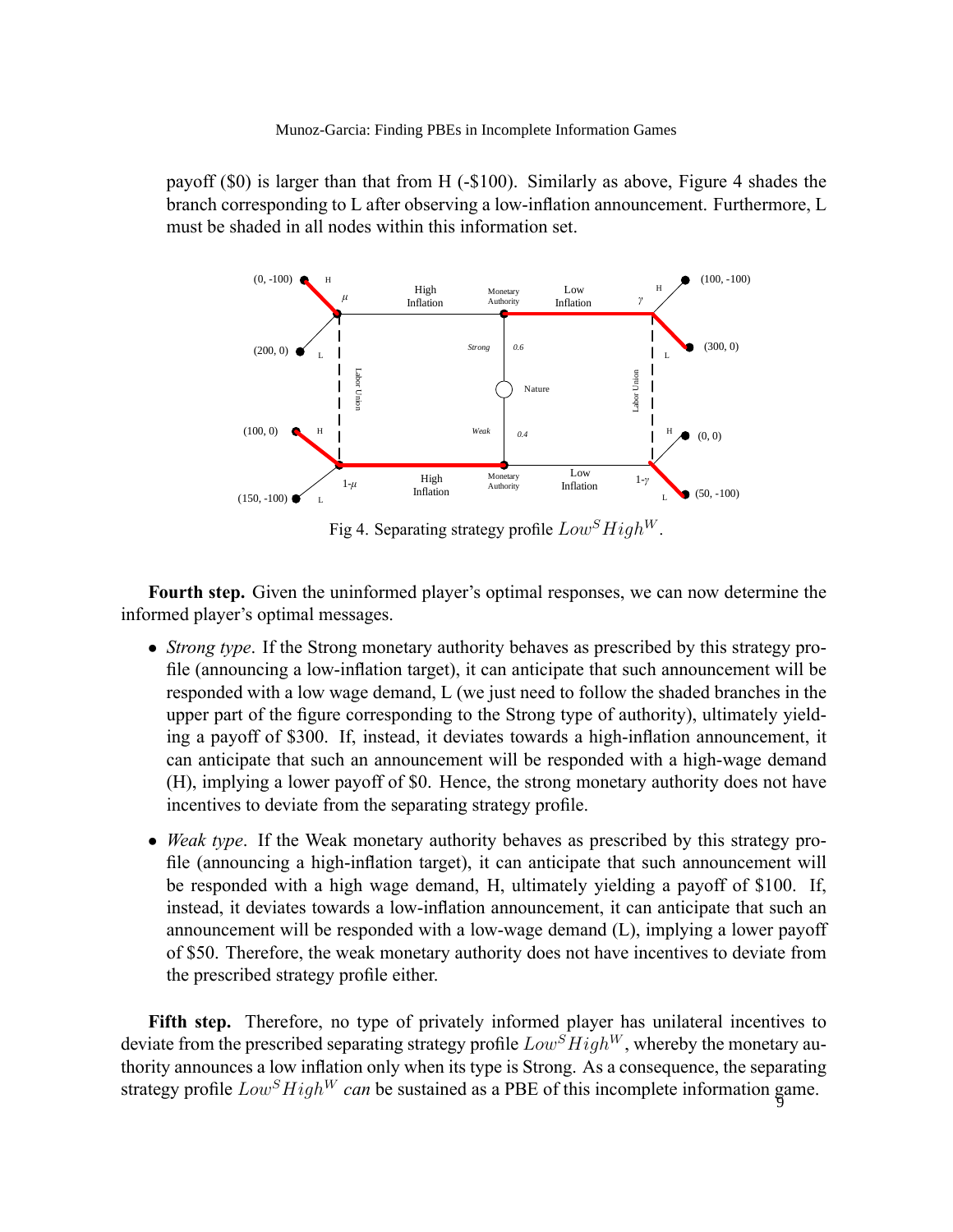### Separating equilibrium with  $High<sup>S</sup>Low<sup>W</sup>$

First step. We next specify the opposite separating strategy profile  $High^{S}Low^{W}$ , i.e., the Strong monetary authority announces a high inflation while the Weak authority announces a low inflation level. (You might suspect that this strategy profile is insensible, or literary crazy. Your suspicion was right since, as we next show, this strategy profile cannot be sustained as a PBE.) Following the same procedure as above, figure 5 shades branches  $High^S$  and  $Low^W$ .



Fig 5. Separating strategy profile  $High<sup>S</sup> Low<sup>W</sup>$ .

Second step. We can now use Bayes' rule to update the uninformed player's (labor union) beliefs.

 $\bullet$  Upon observing a high-inflation announcement (in the left-hand side of the figure), the labor union updates  $\mu$  taking into account that in this separating strategy profile  $\alpha^{Strong} =$ 1 while  $\alpha^{Weak} = 0$ , i.e., only the strong type of authority announces a high-inflation target. More formally,

$$
\mu = \frac{0.6 \alpha^{Strong}}{0.6 \alpha^{Strong} + 0.4 \alpha^{Weak}} = \frac{0.6 \times 1}{0.6 \times 1 + 0.4 \times 0} = 1
$$

Intuitively indicating that, if the labor union observes a high-inflation announcement, it assigns full probability to such announcement originating from a Strong type of monetary authority.<sup>4</sup>

<sup>&</sup>lt;sup>4</sup>Upon observing such an announcement, in contrast,  $1 - \mu = 0$ , representing that the labor union assigns zero probability to this announcement being made by the Weak type of authority. Graphically, this belief updating entails that, along the vertical information set on the left-hand side of figure 5, we now focus on the upper node.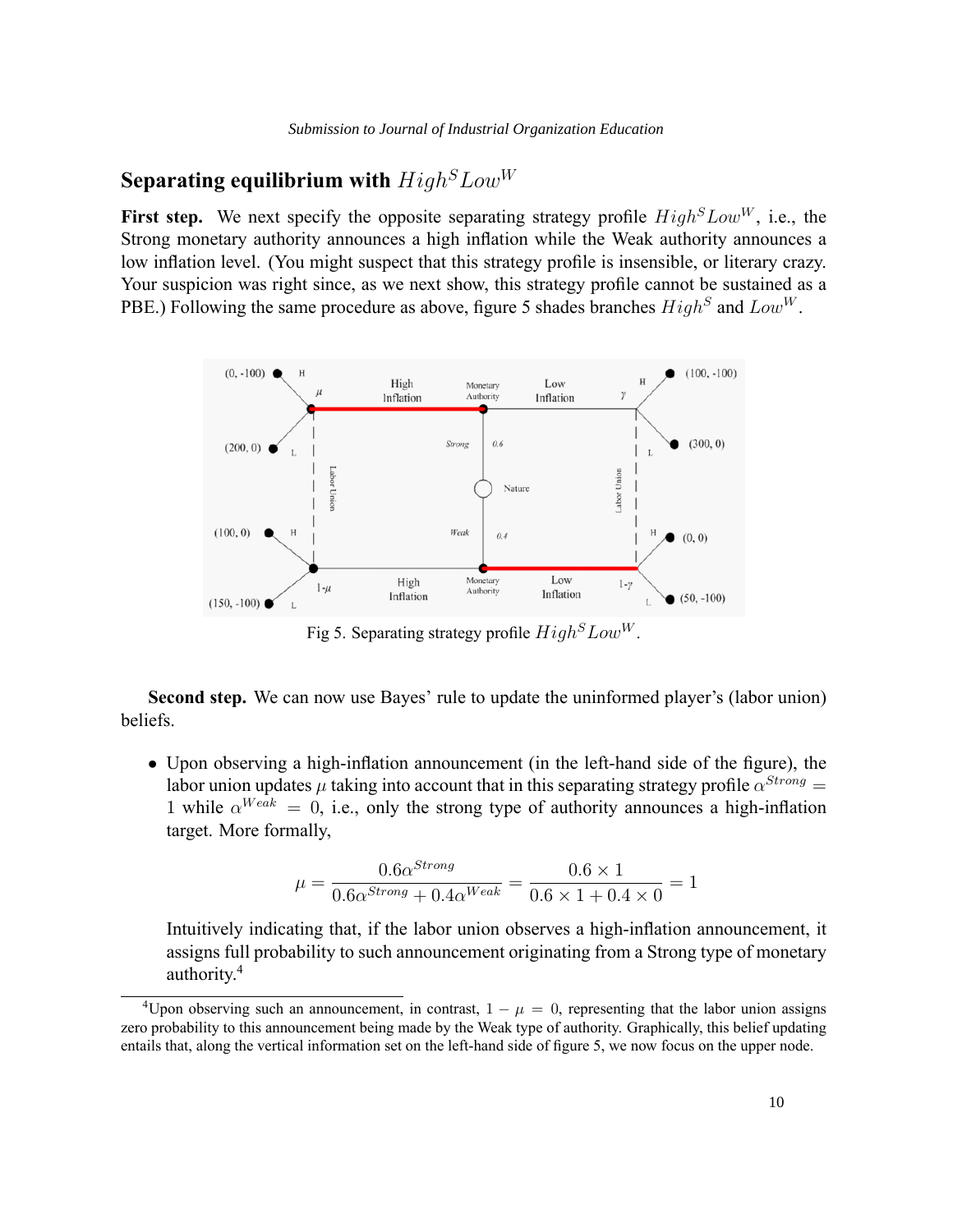• Similarly, after observing a low-inflation announcement (on the right-hand side of the game tree), the labor union updates  $\gamma$  as follows:

$$
\gamma = \frac{0.6 \left(1 - \alpha^{Strong}\right)}{0.6 \left(1 - \alpha^{Strong}\right) + 0.4 \left(1 - \alpha^{Weak}\right)} = \frac{0.6 \times 0}{0.6 \times 0 + 0.4 \times 1} = 0
$$

Intuitively implying that, if the labor union observes a low-inflation announcement, it believes that such a message must originate from a Weak type of authority, i.e.,  $\gamma = 0$ , and never originate from a Strong authority, i.e.,  $1 - \gamma = 1$ . Graphically, this belief updating entails that, along the vertical information set on the right-hand side of the tree, we focus on the lower node.

#### Third step. Optimal response of the uninformed player:

- Upon observing a high-inflation announcement, since  $\mu = 1$ , the labor union focuses on the upper node of this information set (see upper left-hand corner of the figure). Given this belief, the labor union responds with a low salary increase (L) since its associated payoff (\$0) is larger than that from H (-\$100). Figure 6 below shades the branch corresponding to the labor union's response of  $L$  after observing a high-inflation announcement.
- Upon observing a *low-inflation announcement*, since  $\gamma = 0$ , the labor union focuses on the lower node of this information set (see lower right-hand corner of the figure). Given this belief, the labor union responds with a high salary increase (H) since its associated payoff  $(\$0)$  is larger than that from L  $(-\$100)$ . Similarly as above, figure 6 shades the branch corresponding to the labor union's response of H after observing a low-inflation announcement.



Fig 6. Separating strategy profile  $High<sup>S</sup> Low<sup>W</sup>$ .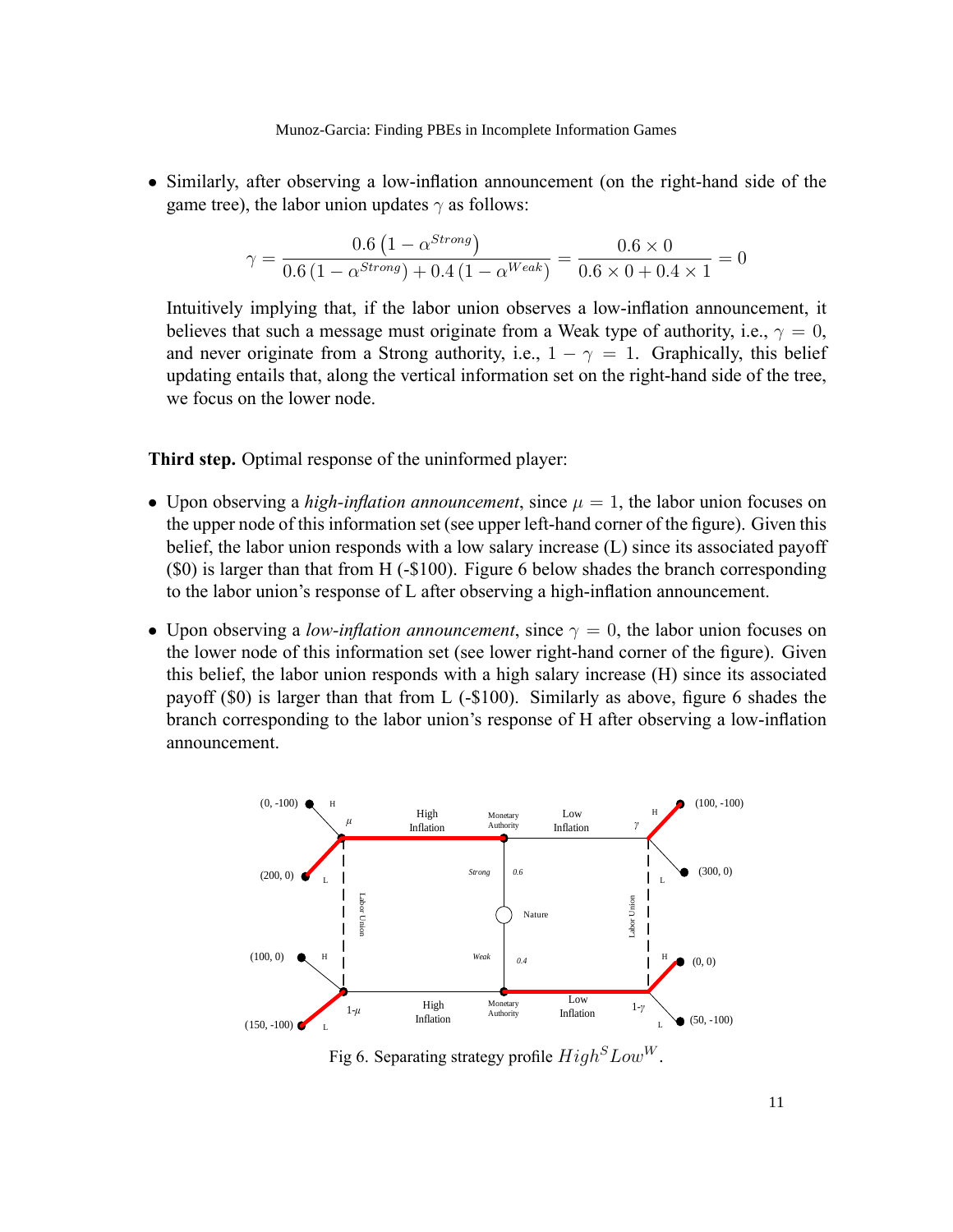Fourth step. Given the uninformed player's optimal responses, we can now determine the informed player's optimal messages.

- Strong type. If the Strong monetary authority behaves as prescribed by this strategy profile (announcing a high-inflation target), it can anticipate that such announcement will be responded with a low wage demand, L (we just need to follow the shaded branches in the upper part of figure 6 corresponding to the Strong type of authority), ultimately yielding a payoff of \$200. If, instead, it deviates towards a low-inflation announcement, it can anticipate that such an announcement will be responded with a high-wage demand (H), implying a lower payoff of \$100. Hence, the strong monetary authority does not have incentives to deviate from the prescribed strategy profile.
- $\bullet$  Weak type. If the Weak monetary authority behaves as prescribed by this strategy profile (announcing a low-inflation target), it can anticipate that such announcement will be responded with a high wage demand, H (just follow the shaded branches in the lower part of figure 6 corresponding to the Weak type of authority), ultimately yielding a payoff of \$0. If, instead, it deviates towards a high-inflation announcement, it can anticipate that such an announcement will be responded with a low-wage demand (L), implying a higher payoff of \$150. Therefore, the weak monetary authority has incentives to deviate from the prescribed strategy profile.

Fifth step. Since we found that one type of privately informed player (the Weak type of monetary authority) has incentives to deviate from the prescribed strategy profile  $Low^SHigh^W$ , we can conclude that  $Low<sup>S</sup>High<sup>W</sup> cannot be sustained as a PBE of this incomplete information$ game.

#### Pooling equilibrium with  $High<sup>S</sup>High<sup>W</sup>$

First step. Let us next check if the pooling strategy profile  $High^S High^W$  where both types of monetary authority announce a high inflation can be sustained as a PBE. Following the same approach as for the separating strategy profiles, figure 7 below shades branches  $High<sup>S</sup>$  and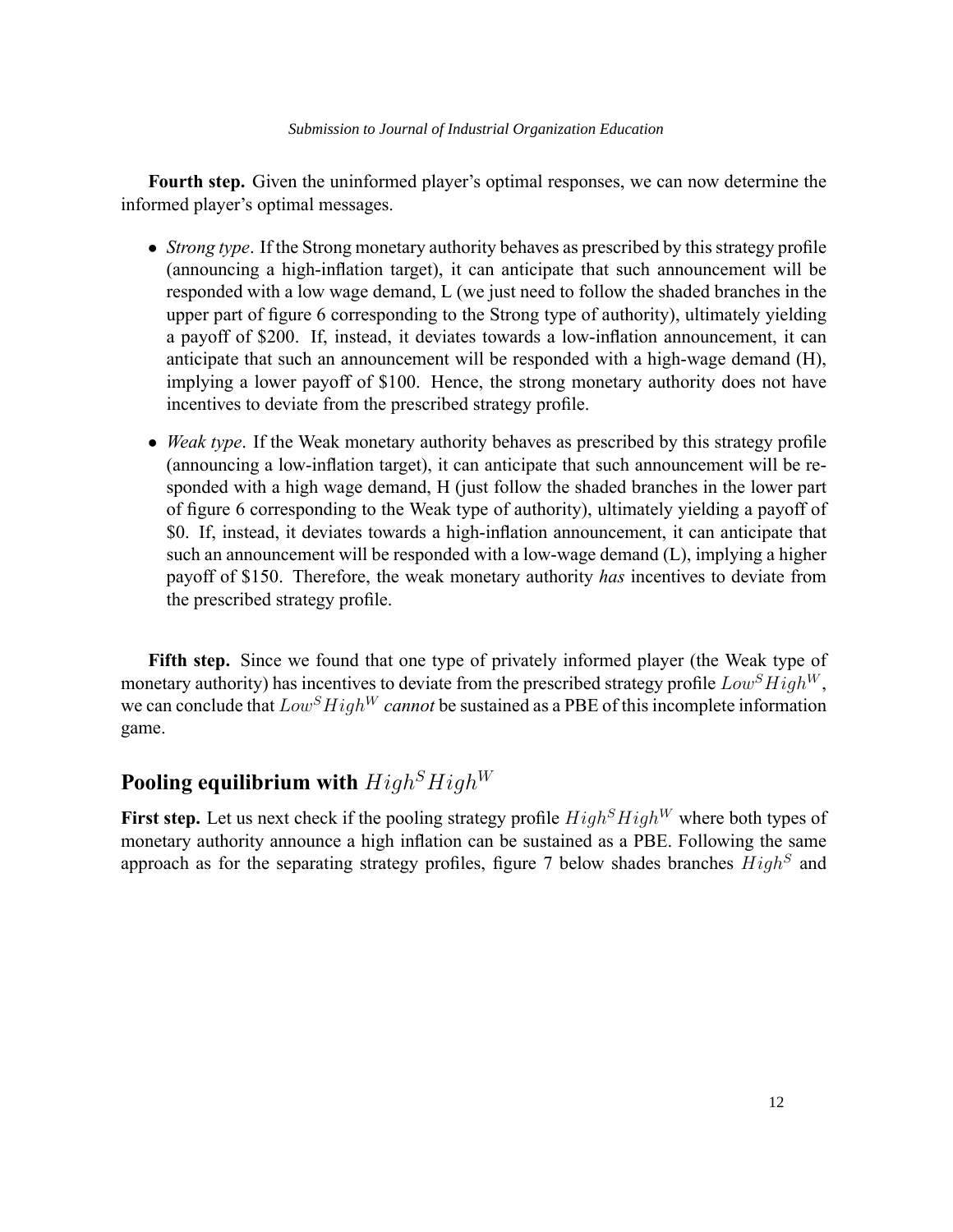### $High^W$ .



Fig 7. Pooling strategy profile  $High<sup>S</sup>High<sup>W</sup>$ .

Second step. We can now use Bayes' rule to update the uninformed player's (labor union) beliefs.

• Upon observing a high-inflation announcement, the labor union updates  $\mu$  taking into account that in this pooling strategy profile  $\alpha^{Strong} = 1$  and  $\alpha^{Weak} = 1$ , i.e., both the strong and weak types of authority announce a high-inflation target. More formally,

$$
\mu = \frac{0.6\alpha^{Strong}}{0.6\alpha^{Strong} + 0.4\alpha^{Weak}} = \frac{0.6 \times 1}{0.6 \times 1 + 0.4 \times 1} = 0.6
$$

which coincide with the prior probability that the monetary authority is Strong. Intuitively, since both types of authorities select a high-inflation announcement in this strategy profile, the labor union's observation of a high-inflation announcement does not allow it to further restrict its posterior beliefs about the monetary authority's type, i.e., the announcement becomes uninformative. Hence, the posterior beliefs (updated using Bayes' rule) coincide with the prior probability distribution. This is a common result in pooling strategy profiles, whereby updated beliefs along the equilibrium path coincide with the prior probability distribution over types.<sup>5</sup>

• If the labor union observes a low-inflation announcement, the labor union must still update  $\gamma$  considering that  $\alpha^{Strong} = 1$  and  $\alpha^{Weak} = 1$ . Note, however, that such an announcement only occurs off-the-equilibrium path according to this strategy profile. Indeed, if we use Bayes' rule to update the labor union's beliefs in this setting we obtain an

 $5$ Unlike in the case of separating strategy profiles, these beliefs entail that, along the vertical information set on the left-hand side of figure 7, we cannot focus on one of the nodes, since the probability of being in the upper node is still 0.6 and that of being in the lower node is 0.4 (both of them being different from zero).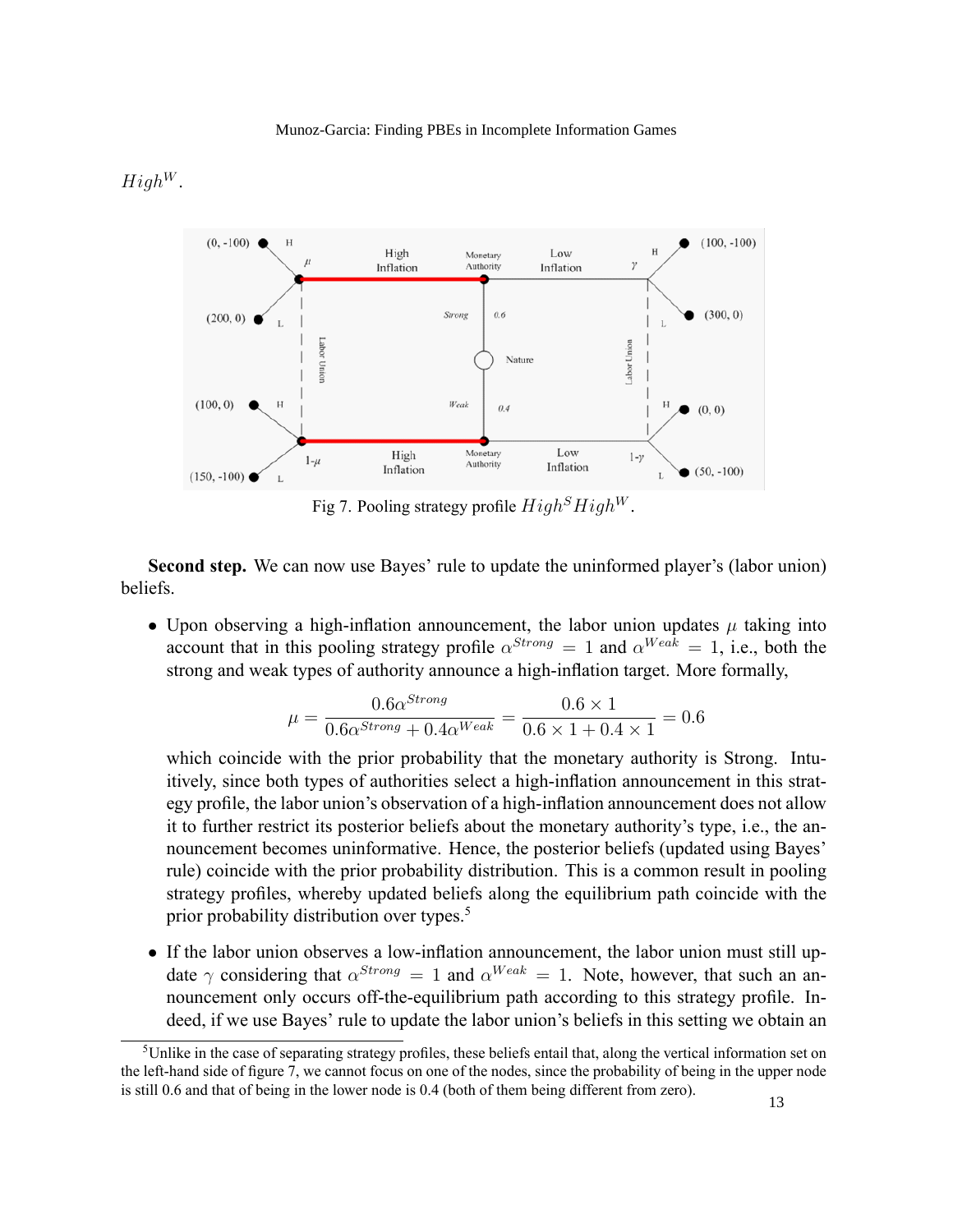indeterminate result,

$$
\gamma = \frac{0.6 \left(1 - \alpha^{Strong}\right)}{0.6 \left(1 - \alpha^{Strong}\right) + 0.4 \left(1 - \alpha^{Weak}\right)} = \frac{0.6 \times 0}{0.6 \times 0 + 0.4 \times 0} = \frac{0}{0}
$$

implying that this player's off-the-equilibrium beliefs can be arbitrarily specified, i.e.,  $\gamma \in [0, 1].$ 

Third step. Optimal response of the uninformed player:

• Upon observing a *high-inflation announcement*, since beliefs along the equilibrium path satisfy  $\mu = 0.6$ , the labor union cannot focus on a single node, and must select whether to respond with H or L by comparing the expected utility of each response, as follows.

$$
EU_{Labor} (H|High) = 0.6 \times (-100) + 0.4 \times 0 = -60
$$
  

$$
EU_{Labor} (L|High) = 0.6 \times 0 + 0.4 \times (-100) = -40
$$

Hence, the labor union optimally responds with a low salary increase (L) since its associated expected payoff (\$-40) is larger than that from H (-\$60). Figure 8 below shades the branch corresponding to the labor union's response of  $L$  after observing a high-inflation announcement.



Fig 8. Pooling strategy profile  $High<sup>S</sup>High<sup>W</sup>$ .

• Upon observing a low-inflation announcement, since off-the-equilibrium beliefs satisfy  $\gamma \in [0, 1]$ , the labor union cannot focus on a single node, and must select whether to respond with H or L by computing the expected utility of each response, as follows.

$$
EU_{Labor} (H|Low) = \gamma \times (-100) + (1 - \gamma) \times 0 = -100\gamma
$$
  

$$
EU_{Labor} (L|Low) = \gamma \times 0 + (1 - \gamma) \times (-100) = -100 + 100\gamma
$$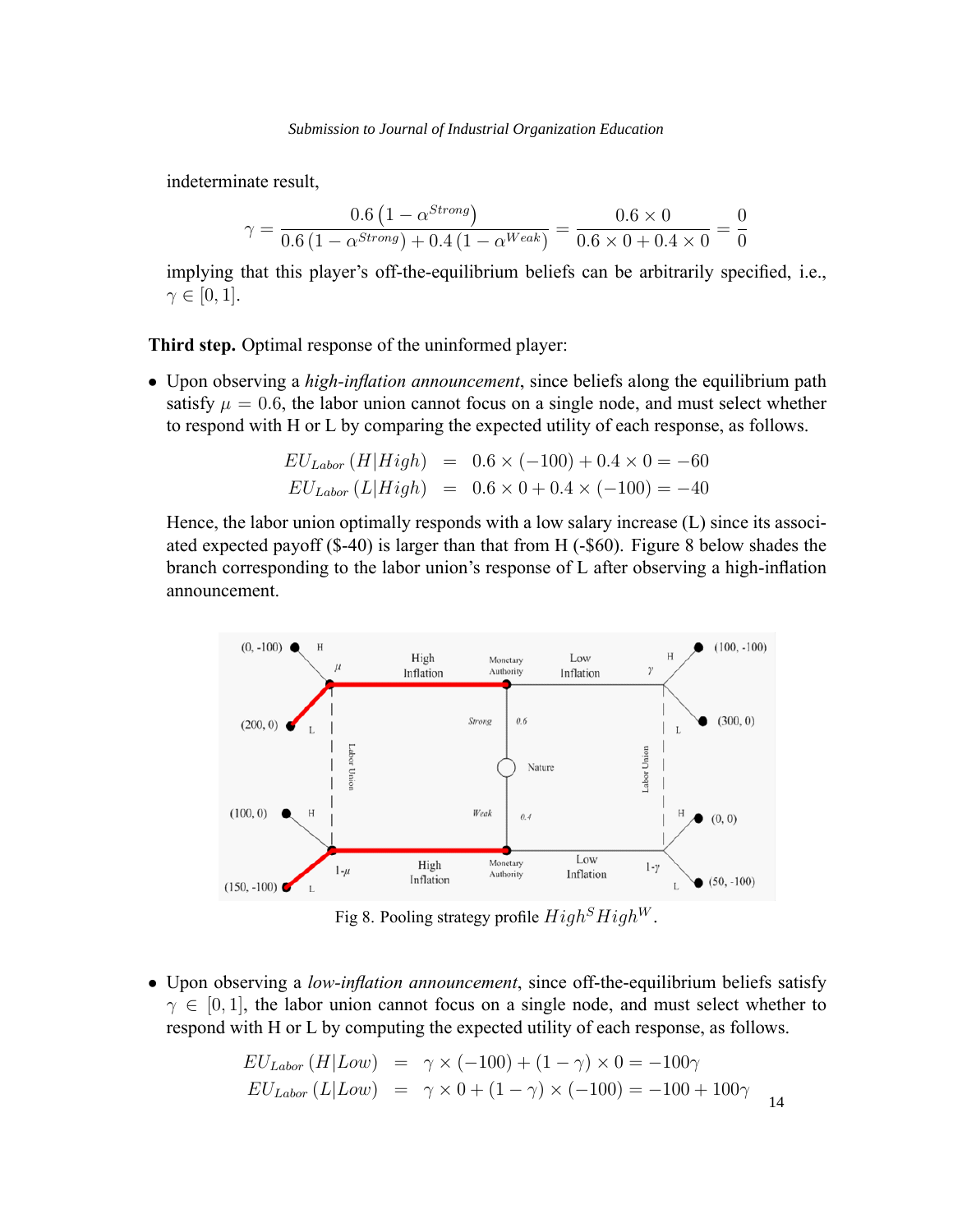Given these expected payoffs, the labor union responds with a high salary increase (H) if and only if  $-100\gamma > -100 + 100\gamma$ , or  $\frac{1}{2} > \gamma$ . We will then need to divide our following step, where we analyze the optimal announcements of the monetary authority, into two cases: (1)  $\gamma < \frac{1}{2}$ , where the labor union responds with H after observing a low-inflation announcement; and (2)  $\gamma \geq \frac{1}{2}$  $\frac{1}{2}$ , where the labor union responds with L after observing a low-inflation announcement.

Fourth step. Given the uninformed player's optimal responses, we can now determine the informed player's optimal messages.

1. **CASE 1**  $\gamma < \frac{1}{2}$ : These off-the-equilibrium beliefs induce the labor union to respond with H after observing a low-inflation announcement (to facilitate comparison, figure 9 below shades the branches corresponding to H in the right-hand side of the figure). Let us next check if either type of monetary authority has incentives to deviate from the prescribed pooling strategy profile.



Fig 9. Pooling strategy profile  $High<sup>S</sup>High<sup>W</sup>$  when  $\gamma < \frac{1}{2}$ .

• Strong type. If the Strong monetary authority behaves as prescribed by this strategy profile (announcing a high-inflation target), it can anticipate that such announcement will be responded with a low wage demand, L, ultimately yielding a payoff of \$200. If, instead, it deviates towards a low-inflation announcement, it can anticipate that such an announcement will be responded with a high-wage demand (H) as indicated in the shaded branches in the right-hand side of the figure given that we consider the case in which  $\gamma < \frac{1}{2}$ , implying a lower payoff of \$100. Hence, the strong monetary authority does not have incentives to deviate from the prescribed strategy profile.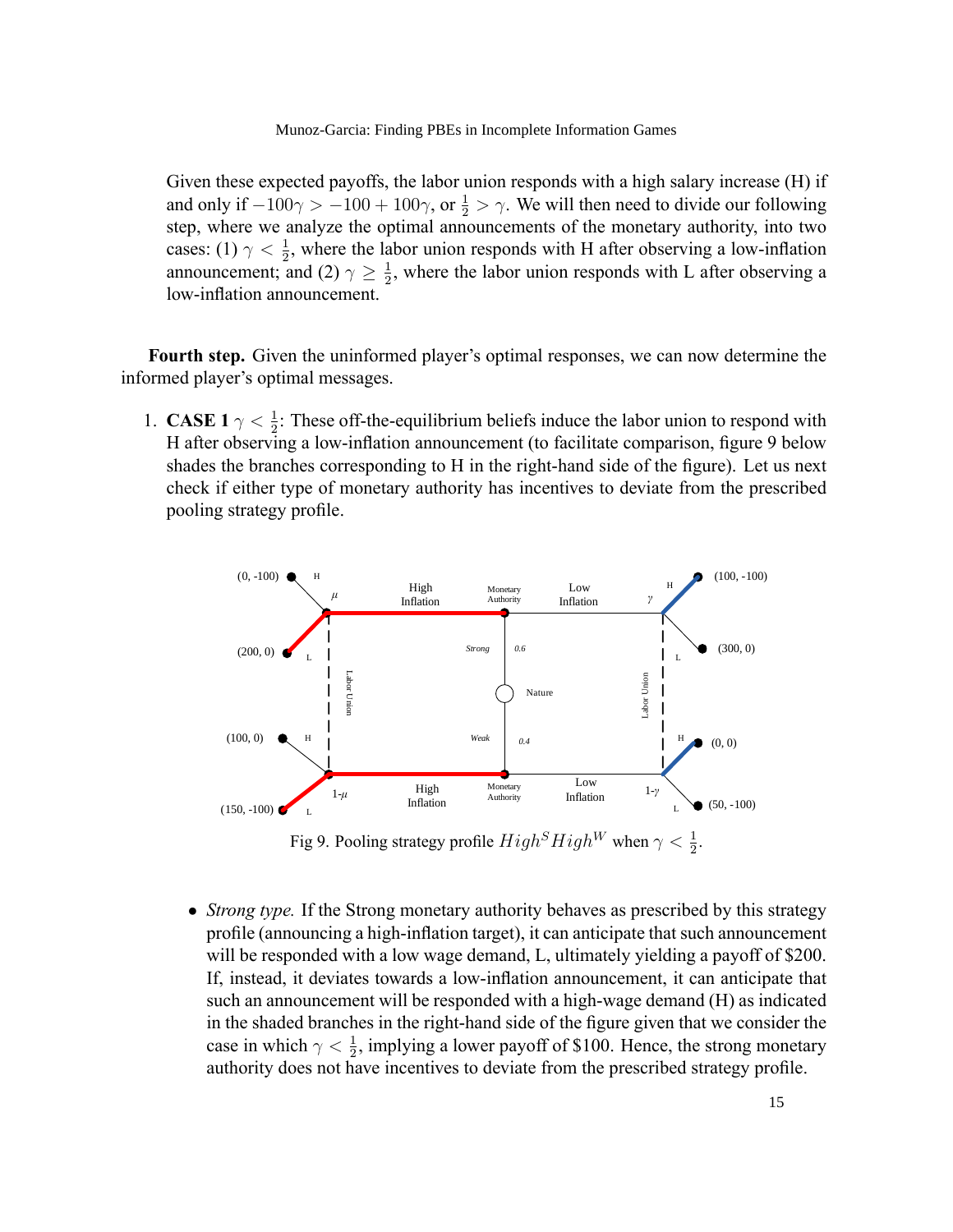- $\bullet$  *Weak type.* If the Weak monetary authority behaves as prescribed by this strategy profile (announcing a high-inflation target), it can anticipate that such announcement will be responded with a low wage demand, L, ultimately yielding a payoff of \$150. If, instead, it deviates towards a low-inflation announcement, it can anticipate that such an announcement will be responded with a high-wage demand (H) as indicated in the shaded branches in the right-hand side of the figure given that we consider the case in which  $\gamma < \frac{1}{2}$ , implying a lower payoff of \$0. Therefore, the weak monetary authority does not have incentive to deviate from the prescribed pooling strategy profile either.
- Since no type of privately informed player (monetary authority) has incentives to deviate from the prescribed pooling strategy profile, we conclude that  $High<sup>S</sup>High<sup>W</sup>$ *can* be supported as a PBE when off-the-equilibrium beliefs satisfy  $\gamma < \frac{1}{2}$ .<sup>6</sup>
- 2. CASE 2  $\gamma \geq \frac{1}{2}$  $\frac{1}{2}$ : These off-the-equilibrium beliefs induce the labor union to respond with L after observing a low-inflation announcement (to facilitate comparison, figure 10 below shades the branches corresponding to  $L$  in the right-hand side of the figure). Let us next check if either type of monetary authority has incentives to deviate from the prescribed pooling strategy profile.



Fig 10. Pooling strategy profile  $High^SHigh^W$  when  $\gamma \geq \frac{1}{2}$  $\frac{1}{2}$ .

<sup>&</sup>lt;sup>6</sup>Nonetheless, this pooling PBE does not survive the Cho and Kreps' (1987) Intuitive Criterion. Indeed, if the labor union observes the off-the-equilibrium message of low inflation, it could infer that the only type of monetary authority for which such a message produces a higher payoff than in the pooling PBE is the Strong type of authority. Hence, the labor union's off-the-equilibrium beliefs would be restricted to  $\gamma = 1$  (leading it to respond with L), thus providing the Strong monetary authority with incentives to deviate from the prescribed pooling strategy profile. For more details on the application of this refinement criterion to signaling games, see Espinola-Arredondo and Munoz-Garcia (2010).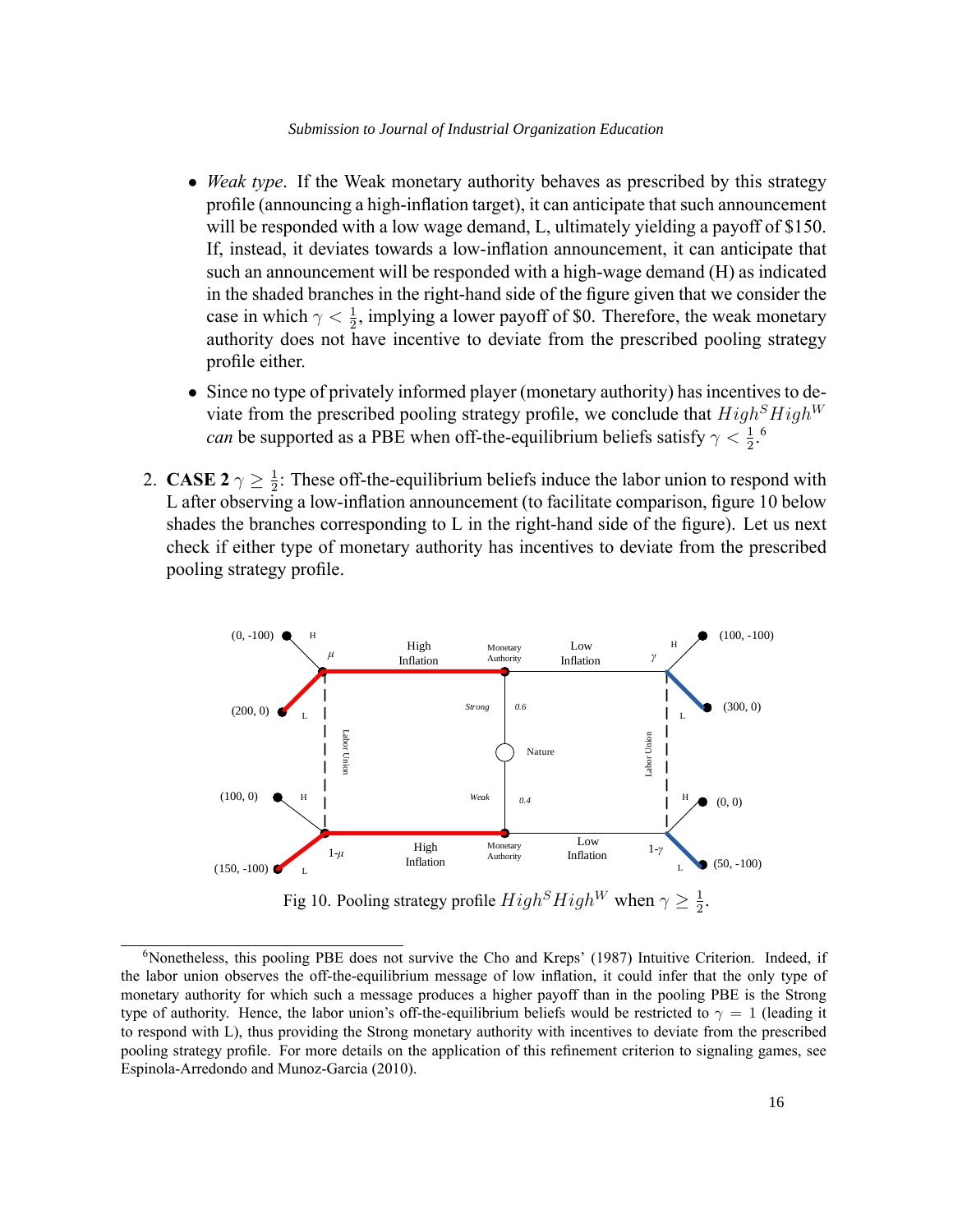- Strong type. If the Strong monetary authority behaves as prescribed by this strategy profile (announcing a high-inflation target), it can anticipate that such announcement will be responded with a low wage demand, L, ultimately yielding a payoff of \$200. If, instead, it deviates towards a low-inflation announcement, it can anticipate that such an announcement will be responded with a low-wage demand (L) as indicated in the shaded branches in the right-hand side of figure 10 given that we consider the case in which  $\gamma \geq \frac{1}{2}$  $\frac{1}{2}$ , implying a higher payoff of \$300. Hence, the strong monetary authority has incentives to deviate from the prescribed pooling strategy profile.<sup>7</sup>
- Weak type. If the Weak monetary authority behaves as prescribed by this strategy profile (pooling with the Strong type), it can anticipate that such an announcement will be responded with a low wage demand, L, ultimately yielding a payoff of \$150. If, instead, it deviates towards a low-inflation announcement, it can anticipate that such an announcement will be responded with a low-wage demand (L) as indicated in the shaded branches in the right-hand side of figure 10 given that we consider the case in which  $\gamma \geq \frac{1}{2}$  $\frac{1}{2}$ , implying a lower payoff of \$50. Therefore, the weak monetary authority does not have incentive to deviate from the prescribed pooling strategy profile.
- Since we found that one type of privately informed player (the Strong monetary authority) has incentives to deviate from the prescribed pooling strategy profile, we conclude that  $High<sup>S</sup>High<sup>W</sup> cannot be supported as a PBE when off-the-equilibrium$ beliefs satisfy  $\gamma \geq \frac{1}{2}$  $\frac{1}{2}$ .

Fifth step. Therefore, the pooling strategy profile  $High<sup>S</sup> High<sup>W</sup>$  can only be supported as a PBE when off-the-equilibrium beliefs satisfy  $\gamma < \frac{1}{2}$ .

### Pooling equilibrium with  $Low<sup>S</sup>Low<sup>W</sup>$

First step. Let us finally check if the pooling strategy profile  $Low^SLow^W$  where both types of monetary authority announce a low inflation can be sustained as a PBE. Following the same

<sup>&</sup>lt;sup>7</sup>Once we identify one type of privately informed player with incentives to deviate from the prescribed strategy profile, we can claim that such strategy profile cannot be sustained as a PBE. For completeness, we nonetheless include the analysis corresponding to the weak type of monetary authority below.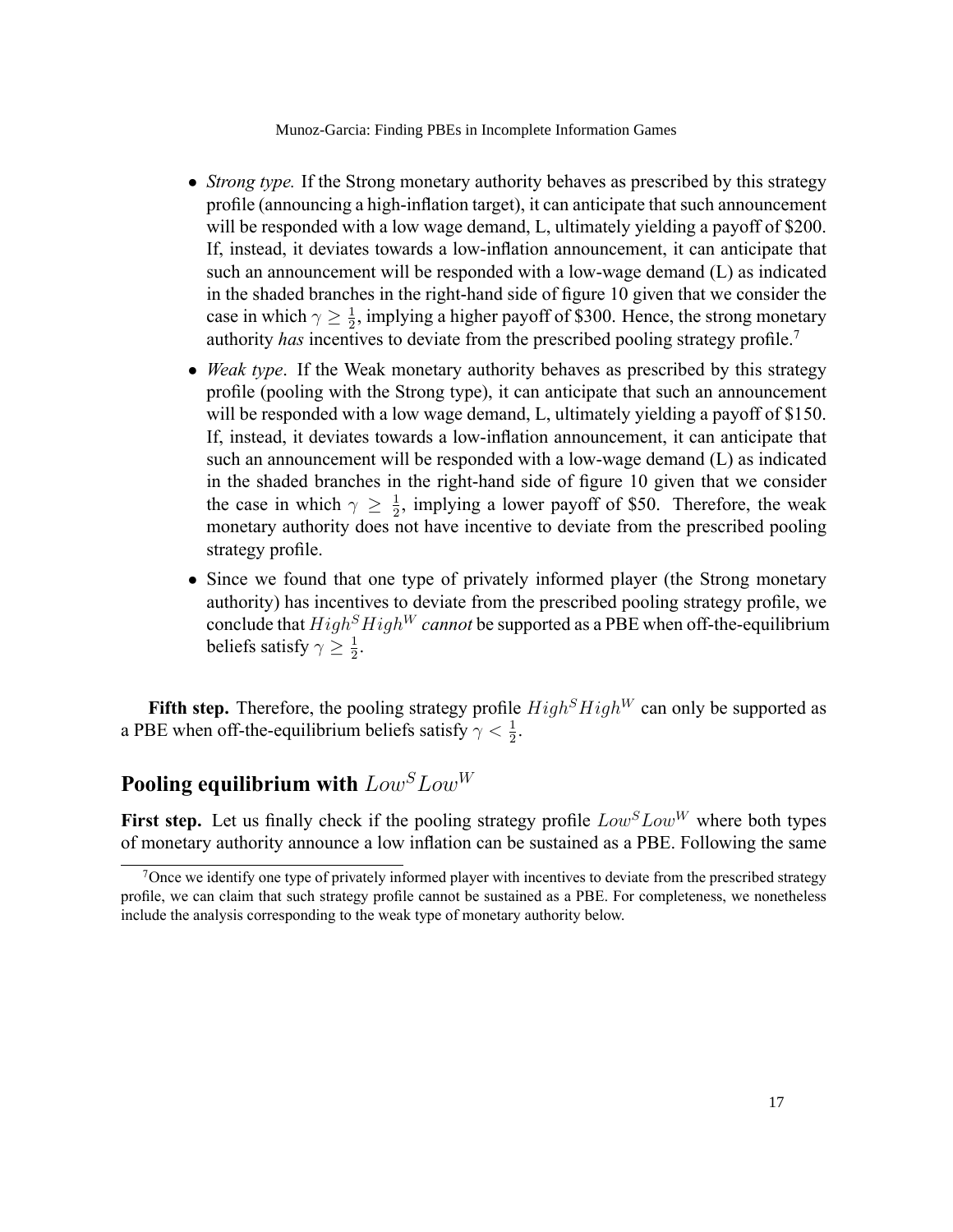#### *Submission to Journal of Industrial Organization Education*



approach as above, figure 11 shades branches  $Low^S$  and  $Low^W$ .

Fig 11. Pooling strategy profile  $Low^SLow^W$ .

Second step. We can now use Bayes' rule to update the uninformed player's (labor union) beliefs.

• Upon observing a high-inflation announcement (in the right-hand side of the figure), the labor union updates  $\gamma$  taking into account that in this strategy profile  $\alpha^{Strong}=0$  and  $\alpha^{Weak} = 0$ , i.e., neither the strong nor the weak type of authority announce a highinflation target. More formally,

$$
\gamma = \frac{0.6 \left(1 - \alpha^{Strong}\right)}{0.6 \left(1 - \alpha^{Strong}\right) + 0.4 \left(1 - \alpha^{Weak}\right)} = \frac{0.6 \times 1}{0.6 \times 1 + 0.4 \times 1} = 0.6
$$

which coincide with the prior probability that the monetary authority is Strong. Intuitively, since both types of authorities select a low-inflation announcement, the labor union's observation of a low-inflation announcement does not allow it to further restrict its posterior beliefs.

• If the labor union observes a high-inflation announcement (on the left-hand side of the game tree), the labor union must still update  $\mu$  considering that  $\alpha^{Strong}=0$  and  $\alpha^{Weak}=0$ 0. Such an announcement, however, only occurs off-the-equilibrium path according to this strategy profile. Indeed, if we use Bayes' rule to update the labor union's beliefs we obtain an indeterminate result,

$$
\mu = \frac{0.6 \alpha^{Strong}}{0.6 \alpha^{Strong} + 0.4 \alpha^{Weak}} = \frac{0.6 \times 0}{0.6 \times 0 + 0.4 \times 0} = \frac{0}{0}
$$

implying that this player's off-the-equilibrium beliefs can be arbitrarily specified, i.e.,  $\mu \in [0, 1].$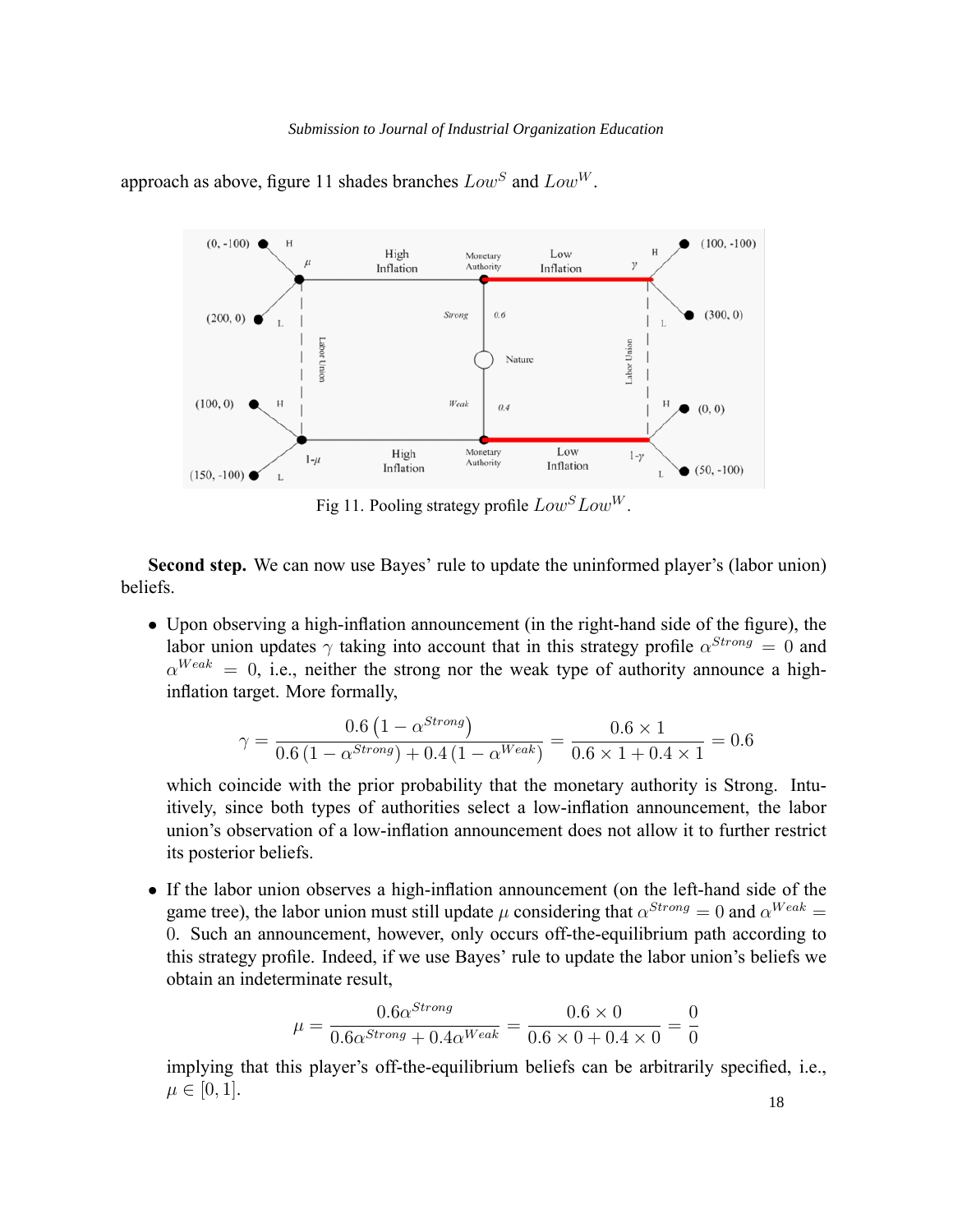Third step. Optimal response of the uninformed player:

• Upon observing a *low-inflation announcement*, since beliefs along the equilibrium path satisfy  $\gamma = 0.6$ , the labor union must compare the expected utility of responding with H or L, as follows.

$$
EU_{Labor} (H|Low) = 0.6 \times (-100) + 0.4 \times 0 = -60
$$
  

$$
EU_{Labor} (L|Low) = 0.6 \times 0 + 0.4 \times (-100) = -40
$$

Hence, the labor union optimally responds with a low salary increase (L) since its associated expected payoff is larger. Figure 12 below shades the branches corresponding to the labor union's response of  $L$  after observing a high-inflation announcement.



Fig 12. Pooling strategy profile  $Low^SLow^W$ .

 $\bullet$  Upon observing a *high-inflation announcement*, since off-the-equilibrium beliefs satisfy  $\mu \in [0, 1]$ , the labor union must select whether to respond with H or L by computing the expected utility of each response, as follows.

$$
EU_{Labor} (H|Low) = \mu \times (-100) + (1 - \mu) \times 0 = -100\mu
$$
  

$$
EU_{Labor} (L|Low) = \mu \times 0 + (1 - \mu) \times (-100) = -100 + 100\mu
$$

Given these expected payoffs, the labor union responds with a high salary increase (H) if and only if  $-100\mu$   $> -100 + 100\mu$ , or  $\frac{1}{2}$   $> \mu$ . We will then need to divide the next (fourth) step, where we analyze the optimal announcements of the monetary authority, into two cases: (1)  $\mu < \frac{1}{2}$ , where the labor union responds with H after observing a highinflation announcement; and (2)  $\mu \geq \frac{1}{2}$  $\frac{1}{2}$ , where the labor union responds with L after observing a high-inflation announcement.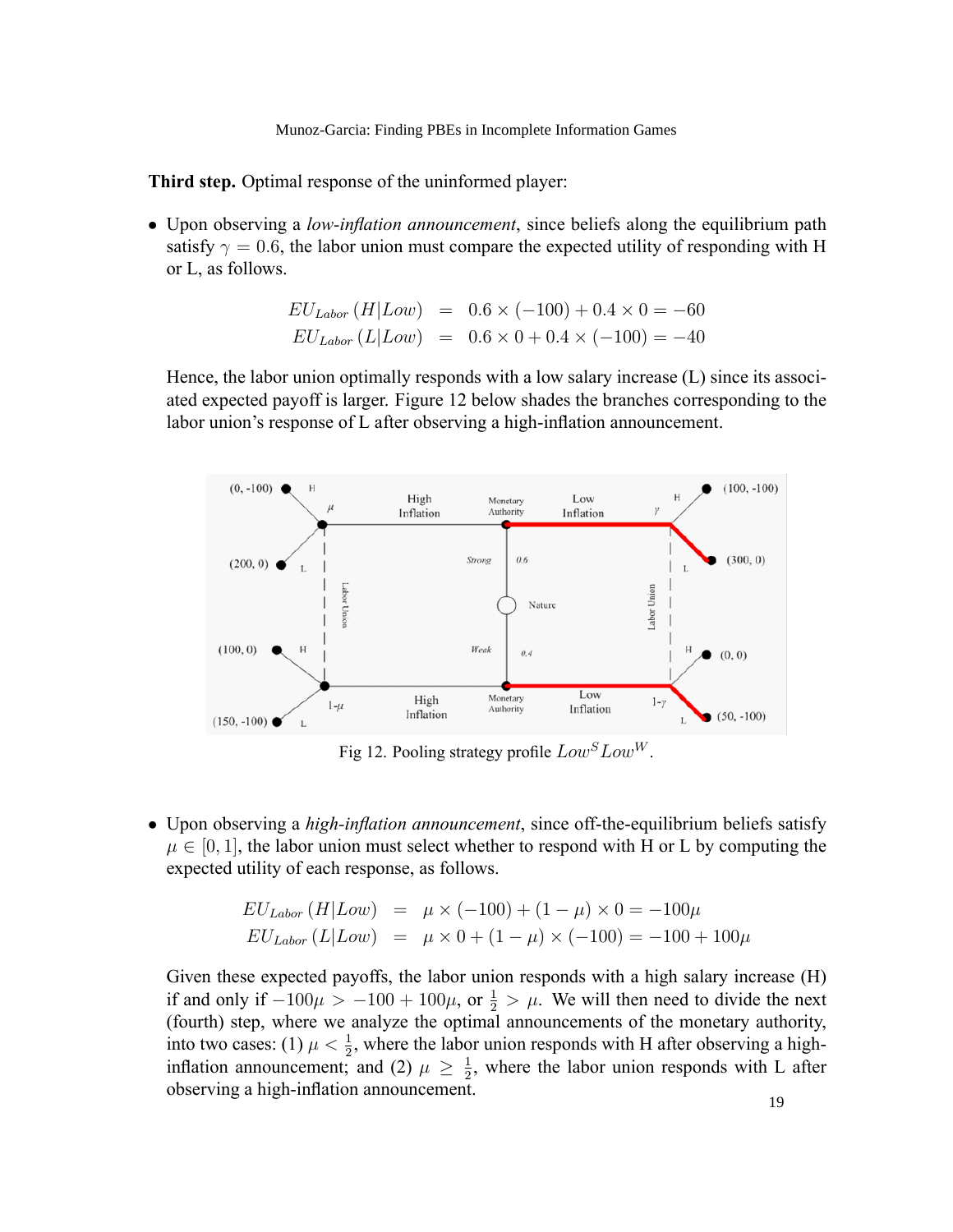Fourth step. Given the uninformed player's optimal responses, we can now determine the informed player's optimal messages.

1. **CASE 1**  $\mu < \frac{1}{2}$ : These off-the-equilibrium beliefs induce the labor union to respond with H after observing a high-inflation announcement (to facilitate comparison, figure 13 shades the branches corresponding to H in the left-hand side of the figure). Let us next check if either type of monetary authority has incentives to deviate from the prescribed pooling strategy profile.



Fig 13. Pooling strategy profile  $Low^SLow^W$  when  $\mu < \frac{1}{2}$ .

- Strong type. If the Strong monetary authority behaves as prescribed by this strategy profile (announcing a low-inflation target), it can anticipate that such announcement will be responded with a low wage demand, L, ultimately yielding a payoff of \$300. If, instead, it deviates towards a high-inflation announcement, it can anticipate that such an announcement will be responded with a high-wage demand (H) as indicated in the shaded branches in the left-hand side of figure 13 given that we consider the case in which  $\mu < \frac{1}{2}$ , implying a lower payoff of \$0. Hence, the strong monetary authority does not have incentives to deviate from the prescribed strategy profile.
- Weak type. If the Weak monetary authority behaves as prescribed by this strategy profile (pooling with the Strong type), it can anticipate that such announcement will be responded with a low wage demand, L, ultimately yielding a payoff of \$50. If, instead, it deviates towards a high-inflation announcement, it can anticipate that such an announcement will be responded with a high-wage demand (H) as indicated in the shaded branches in the left-hand side of the figure given that we consider the case in which  $\mu < \frac{1}{2}$ , implying a higher payoff of \$100. Therefore, the weak monetary authority has incentive to deviate from the prescribed strategy profile.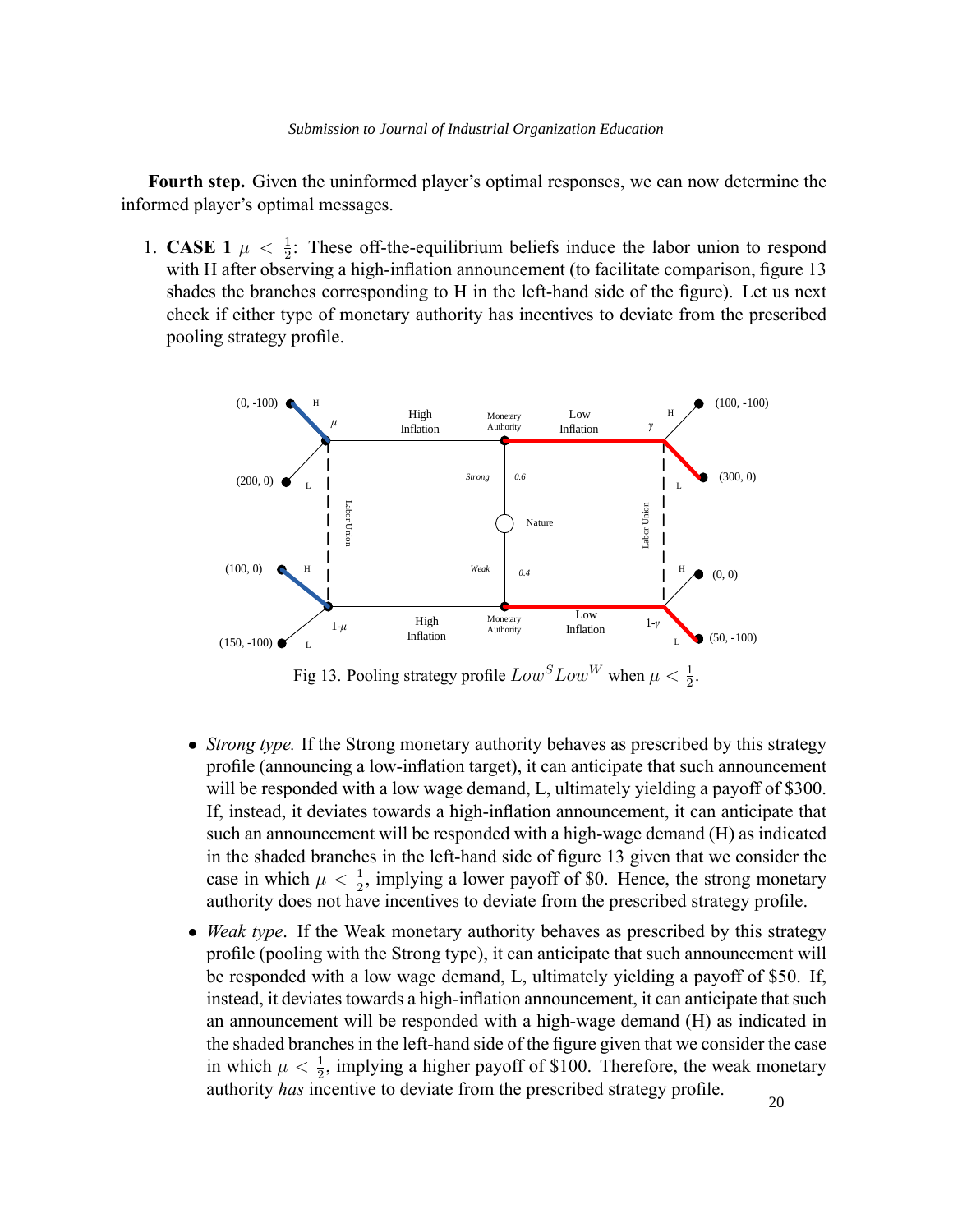- Since one type of privately informed player (Weak monetary authority) has incentives to deviate from the prescribed pooling strategy profile, we conclude that  $Low<sup>S</sup> Low<sup>W</sup> cannot be supported as a PBE when off-the-equilibrium beliefs satisfy$  $\mu < \frac{1}{2}$ .
- 2. **CASE 2**  $\mu \geq \frac{1}{2}$  $\frac{1}{2}$ : These off-the-equilibrium beliefs induce the labor union to respond with L after observing a high-inflation announcement (to facilitate comparison, figure 14 shades the branches corresponding to L in the left-hand side). Let us next check if either type of monetary authority has incentives to deviate from the prescribed pooling strategy profile.



Fig 14. Pooling strategy profile  $Low^SLow^W$  when  $\mu \ge \frac{1}{2}$  $\frac{1}{2}$ .

- Strong type. If the Strong monetary authority behaves as prescribed by this strategy profile (announcing a low-inflation target), it can anticipate that such announcement will be responded with a low wage demand, L, ultimately yielding a payoff of \$300. If, instead, it deviates towards a high-inflation announcement, it can anticipate that such an announcement will be responded with a low-wage demand (L) as indicated in the shaded branches in the left-hand side of figure 14 given that we consider the case in which  $\mu \geq \frac{1}{2}$  $\frac{1}{2}$ , implying a lower payoff of \$200. Hence, the strong monetary authority does not have incentives to deviate from the prescribed strategy profile.
- $\bullet$  *Weak type.* If the Weak monetary authority behaves as prescribed by this strategy profile (pooling with the Strong type), it can anticipate that such an announcement will be responded with a low wage demand, L, ultimately yielding a payoff of \$50. If, instead, it deviates towards a low-inflation announcement, such an announcement will be responded with a low-wage demand (L) as indicated in the shaded branches in the left-hand side of figure 14 given that we consider the case in which  $\mu \geq \frac{1}{2}$  $\frac{1}{2}$ , 21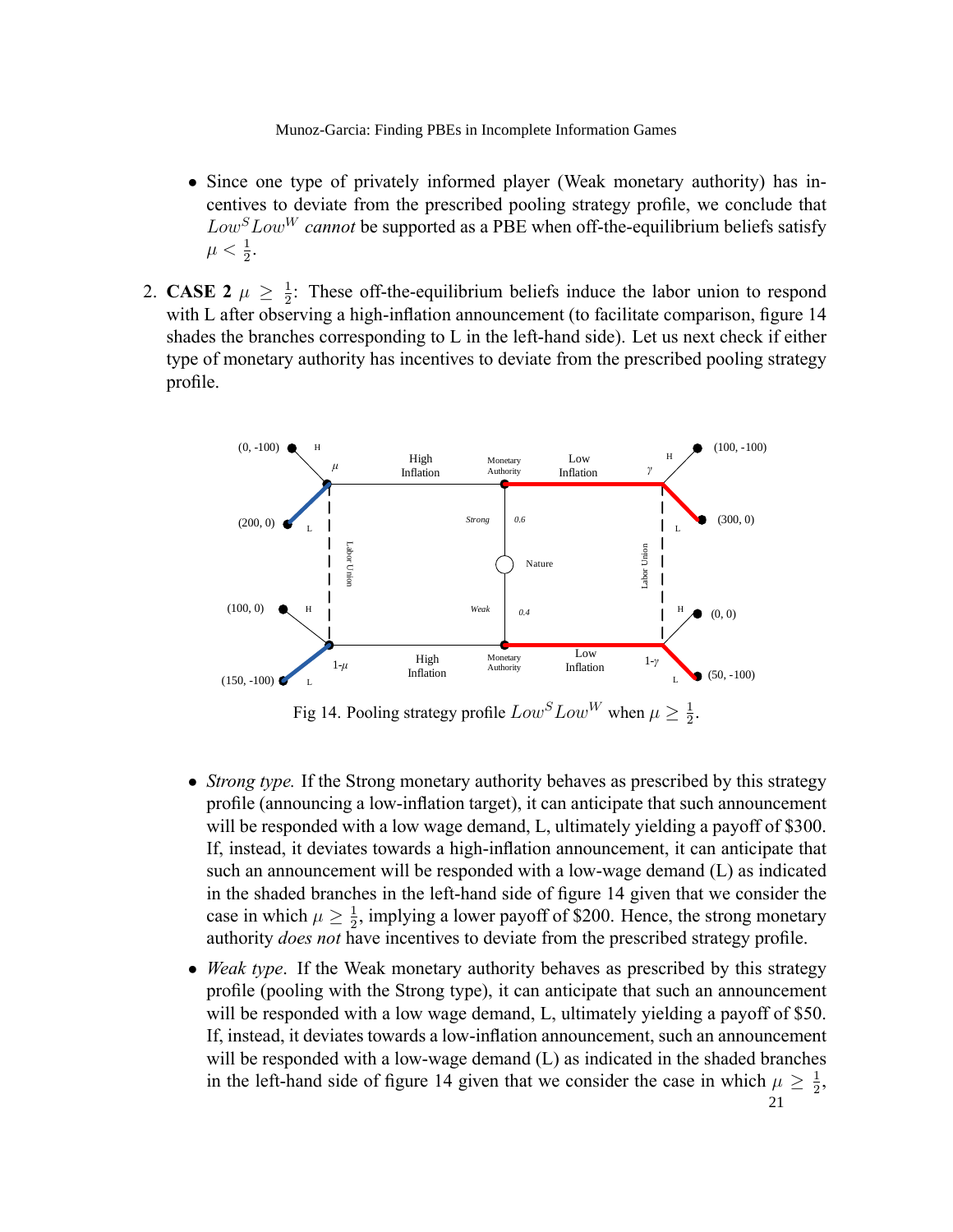implying a higher payoff of \$150. Therefore, the weak monetary authority has incentives to deviate from the prescribed strategy profile.

• Since we found that one type of privately informed player (the Weak monetary authority) has incentives to deviate from the prescribed pooling strategy profile, we conclude that this strategy profile *cannot* be supported as a PBE when off-theequilibrium beliefs satisfy  $\mu \geq \frac{1}{2}$  $\frac{1}{2}$ .

Fifth step. Therefore, the pooling strategy profile  $Low^SLow^W$  cannot be supported as a PBE regardless of the off-the-equilibrium beliefs, i.e., cannot be sustained when  $\mu < \frac{1}{2}$  or when  $\mu \geq \frac{1}{2}$  $\frac{1}{2}$ .

### References and Notes

- 1. BAGWELL, K., AND G. RAMEY (1990). "Advertising and pricing to deter or accommodate entry when demand is unknown." International Journal of Industrial Organization 8, pp. 93-113.
- 2. BAGWELL, K., AND G. RAMEY (1991). "Oligopoly limit pricing." The RAND Journal of Economics 22, pp. 155-172.
- 3. CHO, I. AND D. KREPS (1987) "Signaling games and stable equilibrium," Quarterly Journal of Economics 102, 179-222.
- 4. ESPINOLA-ARREDONDO, A. AND F. MUNOZ-GARCIA (2010) "The Intuitive and Divinity Criterion: Interpretation and Step-by-Step Examples," The B.E. Journal of Industrial Organization Education, vol 5, article 7.
- 5. FONG, YUK-FAI (2009) "Private Information of Nonpaternalistic Altruism: Exaggeration and Reciprocation of Generosity," The B.E. Journal of Theoretical Economics, vol. 9, article 1.
- 6. GAL-OR, ESTHER (1989) "Warranties as a signal of quality", Canadian Journal of Economics, 22(1), pp. 30-51.
- 7. HARRINGTON, J.E. JR.. (1986) "Limit pricing when the potential entrant is uncertain of its cost function." Econometrica 54, pp. 429-437.
- 8. MILGROM, P., AND J. ROBERTS (1982) "Predation, reputation, and entry deterrence." Journal of Economic Theory 27, pp. 280-312.